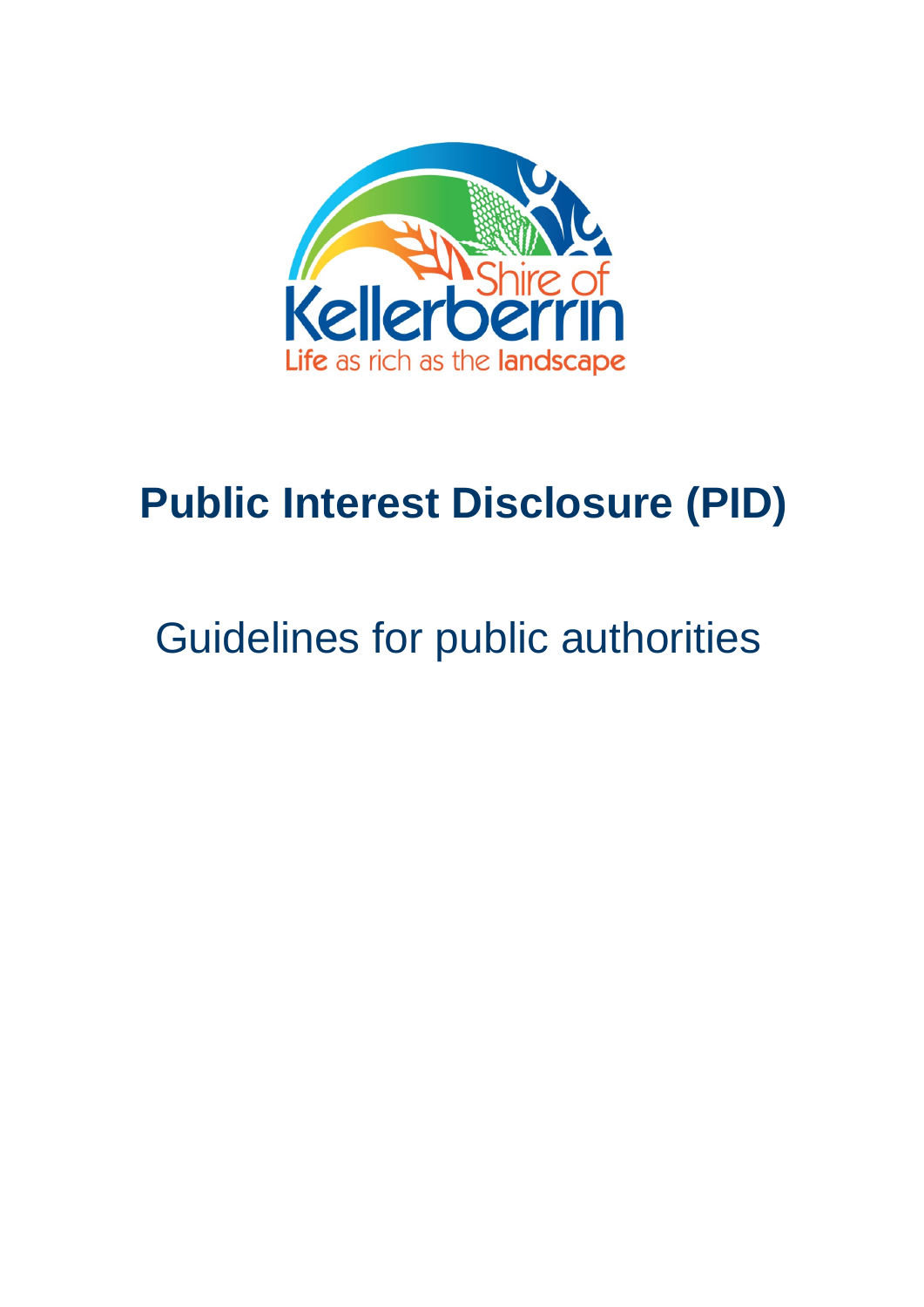## **Contents**

|    | Public interest disclosure procedures for the Shire of Kellerberrin 5           |  |
|----|---------------------------------------------------------------------------------|--|
|    |                                                                                 |  |
|    |                                                                                 |  |
|    |                                                                                 |  |
|    | D. Overview of roles and responsibilities of parties involved in the disclosure |  |
|    | Overarching requirements of the Public Interest Disclosure Act 2003 11          |  |
| F. |                                                                                 |  |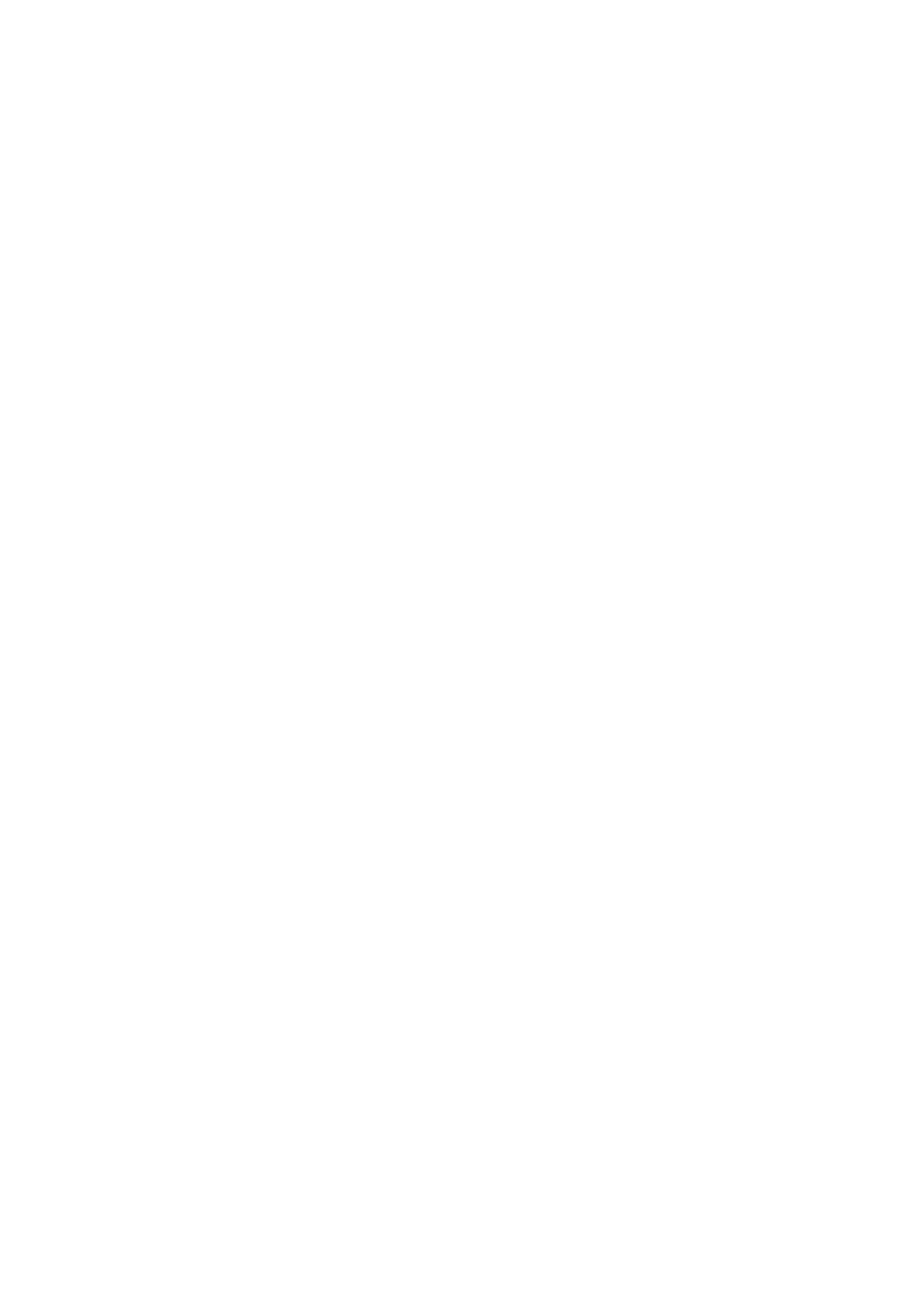## <span id="page-3-0"></span>**Purpose of these guidelines**

The Public Sector Commissioner has developed these guidelines in accordance with s. 21 of the *Public Interest Disclosure Act 2003* (PID Act) to assist authorities develop their own internal procedures. Under s. 23(1)(e) and s. 23(2) principal executive officers (PEOs) of public authorities (authorities) are required to prepare and publish internal procedures relating to their obligations under the PID Act. Internal procedures must be consistent with the PID Act and these guidelines.

These guidelines are to be used in conjunction with the following documents provided by the Public Section Commission:

- the *Public Interest Disclosure Act 2003*
- the *Public Interest Disclosure Regulations 2003*
- *Public Interest Disclosure (PID): Supporting information for Principal Executive Officers and PID Officers (proper authorities)*
- *Don't be afraid to speak up*
- *Guide for managers*.

#### <span id="page-3-1"></span>**Important note for public authorities**

While information provided in these guidelines reflects the requirements of the PID Act, there will be, from time to time, circumstances that raise complex questions of law. In these cases, further legal or other professional advice will be sought by the Shire of Kellerberrin before action is taken.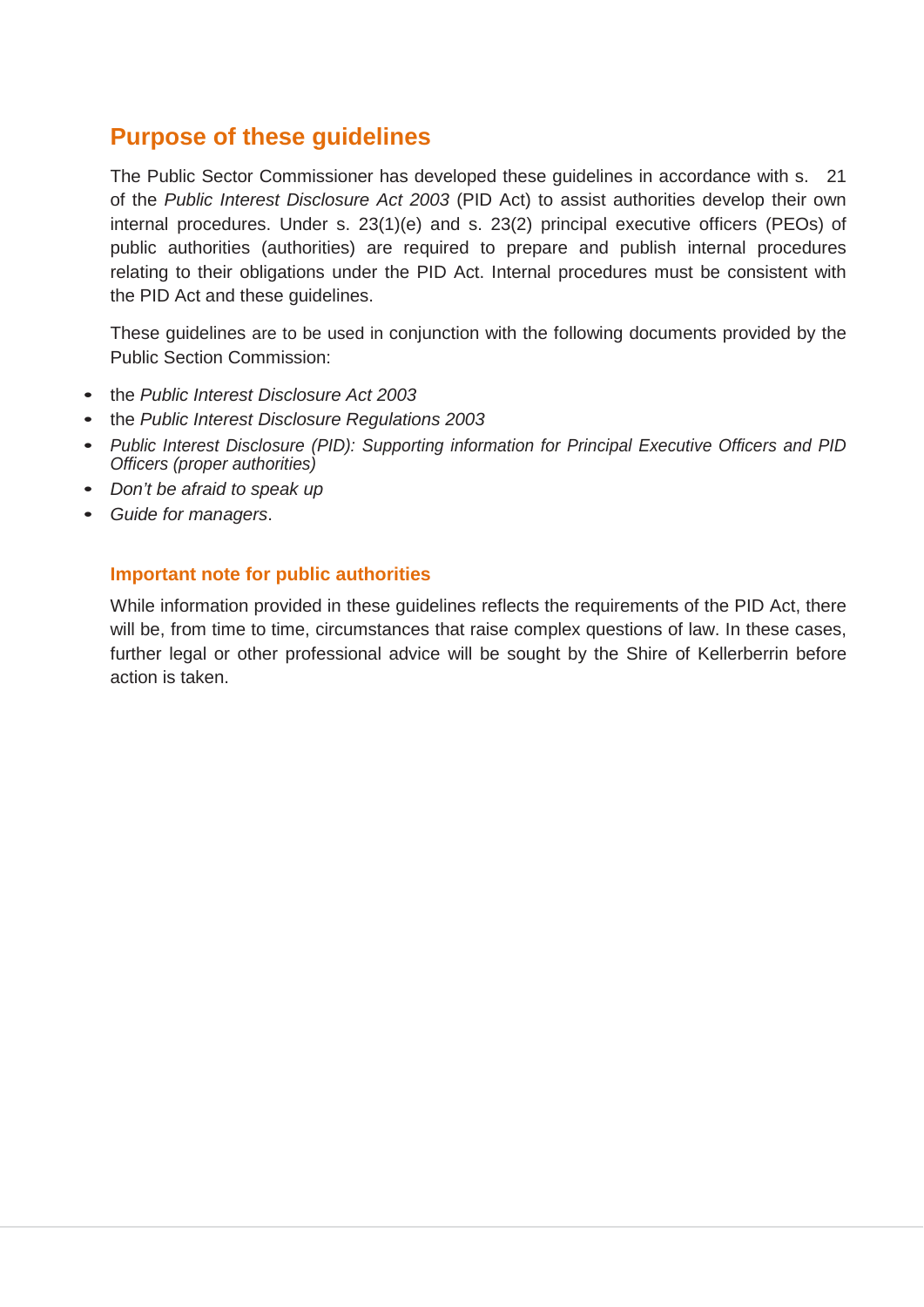## <span id="page-4-0"></span>Public interest disclosure procedures for the Shire of Kellerberrin

## <span id="page-4-1"></span>**A. Organisational commitment for reporting public interest information**

The Shire of Kellerberrin does not tolerate corrupt or other improper conduct.

The Shire of Kellerberrin is committed to the aims and objectives of the *Public Interest Disclosure Act 2003* (PID Act). The PID Act recognises the value and importance of reporting as a means to identify and address wrongdoing.

We strongly support disclosures being made by employees about corrupt or other improper conduct. We also strongly support contractors and members of the community making disclosures about corrupt or improper conduct.

The Shire of Kellerberrin does not tolerate any of its employees, contractors or subcontractors taking reprisal action against anyone who makes or proposes to make a public interest disclosure.

The Shire of Kellerberrin will take all reasonable steps to protect employees from any detrimental action in reprisal for the making of a public interest disclosure.

The commitment to effectively manage public interest disclosures extends to a proper authority of Shire of Kellerberrin. The persons responsible for receiving disclosures of public interest information designated under s. 23(1)(a) of the PID Act will abide by the *PID Code of conduct and integrity* in performing their duties.

The Shire of Kellerberrin is also committed to responding to the disclosure thoroughly and impartially. We will treat all people in the disclosure process fairly, including those who may be the subject of a disclosure.

The Shire of Kellerberrin will provide as much information as possible to people considering making a public interest disclosure. These internal procedures are accessible to all employees and contractors. Copies are available from the designated person appointed as the proper authority (Public Interest Disclosure (PID) Officer and will be kept at on both the intranet and Shire of Kellerberrin's website.

General information about public interest disclosures and how Shire of Kellerberrin will manage a disclosure is available for external clients and members of the community on our website [www.kellerberrin.wa.gov.au.](http://www.kellerberrin.wa.gov.au/)

While these procedures focus on public interest disclosures, we are committed to dealing with all reports of suspected wrongdoing. We encourage people to report, if they witness any such behaviour. Shire of Kellerberrin will consider each matter under the appropriate reporting pathway and make every attempt to protect staff members making reports from any reprisals.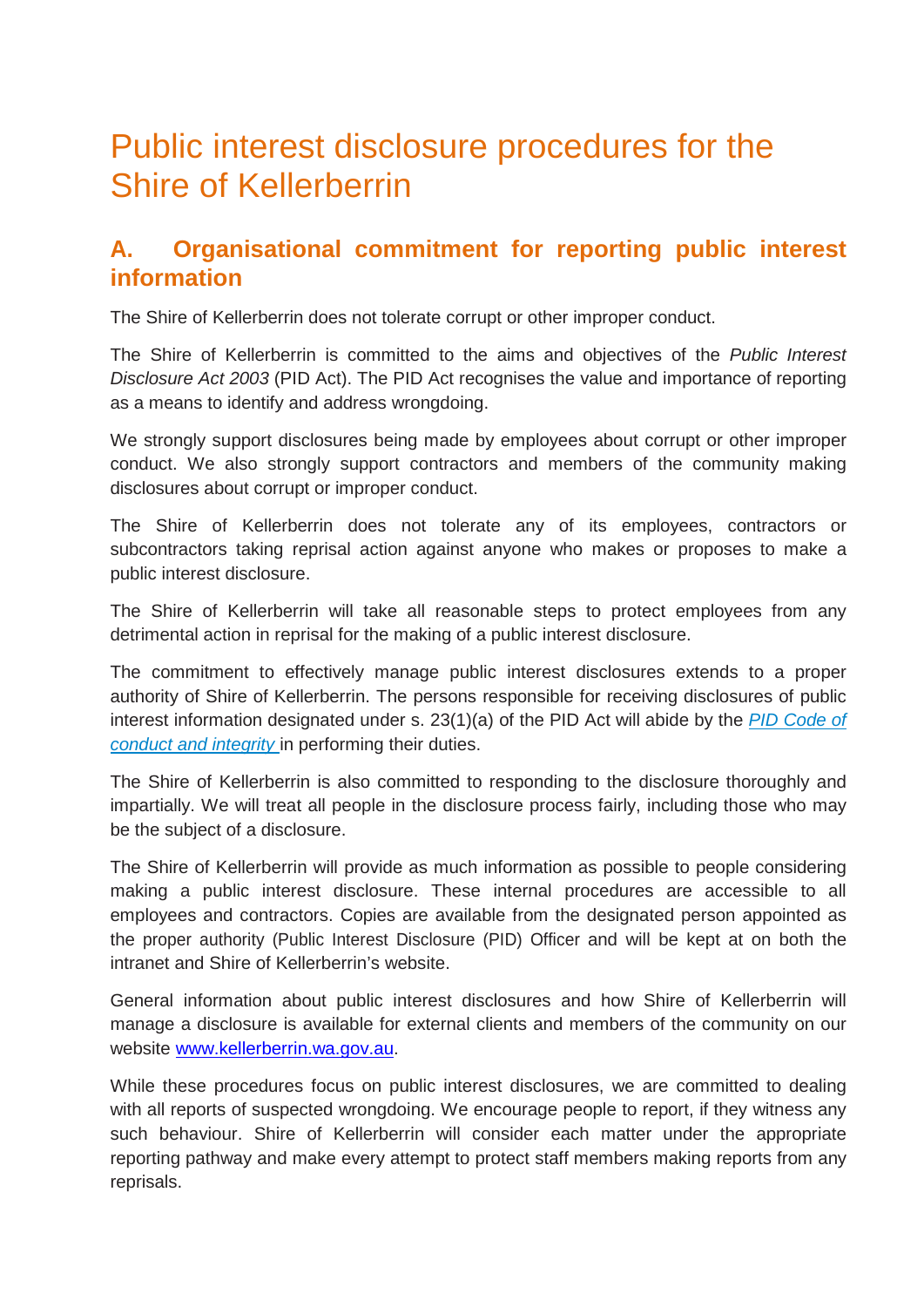## <span id="page-5-0"></span>**B. Purpose of the internal procedures**

Our Chief Executive Officer must prepare and publish these internal procedures under s. 23(1)(e) of the PID Act.

These procedures outline how we will meet our obligations under the PID Act. They cover the roles and responsibilities of the Chief Executive Officer, the person designated as the proper authority in accordance with s. 23(1)(a) and s. 5(3)(h) referred to in this document as the PID Officer, the discloser and the subject of the disclosure.

The procedures are to be read in conjunction with the PID Act, *Public Interest Disclosure Regulations 2003* and *Don't be afraid to speak up*. These documents can be found on the Public Sector Commission Website.

#### **Awareness raising**

The Shire's Employee induction program includes a governance presentation which introduces employees to the Shire's Integrity Framework, including the principals of the Shire's Code of Ethics, Fraud and Corruption and Public Interest Disclosure rights and responsibilities.

Relevant training on legislative obligations is provided at elected member sessions (WALGA). The recent amendments to the Local Government Act stipulate that mandatory training will be provided to Elected Members to ensure they understand and meet their governance obligations and responsibilities.

## <span id="page-5-1"></span>**C. Scope and application of internal procedures**

These procedures apply to all people involved in the public interest disclosure process, including our Chief Executive Officer, PID Officer(s), employees of the Shire of Kellerberrin and/or any person making a public interest disclosure and any subject(s) of a disclosure.

These procedures should be read in conjunction with:

- *Public Interest Disclosure Act 2003*
- *Public Interest Disclosure Regulations 2003*
- *Code of Ethics*
- *Code of Conduct for Elected Members and Employees*
- *Fraud and Misconduct Policy*

The behaviour of all employees involved in the public interest disclosure process must accord with our Code of conduct at all times. A breach of the Code of conduct may result in disciplinary action.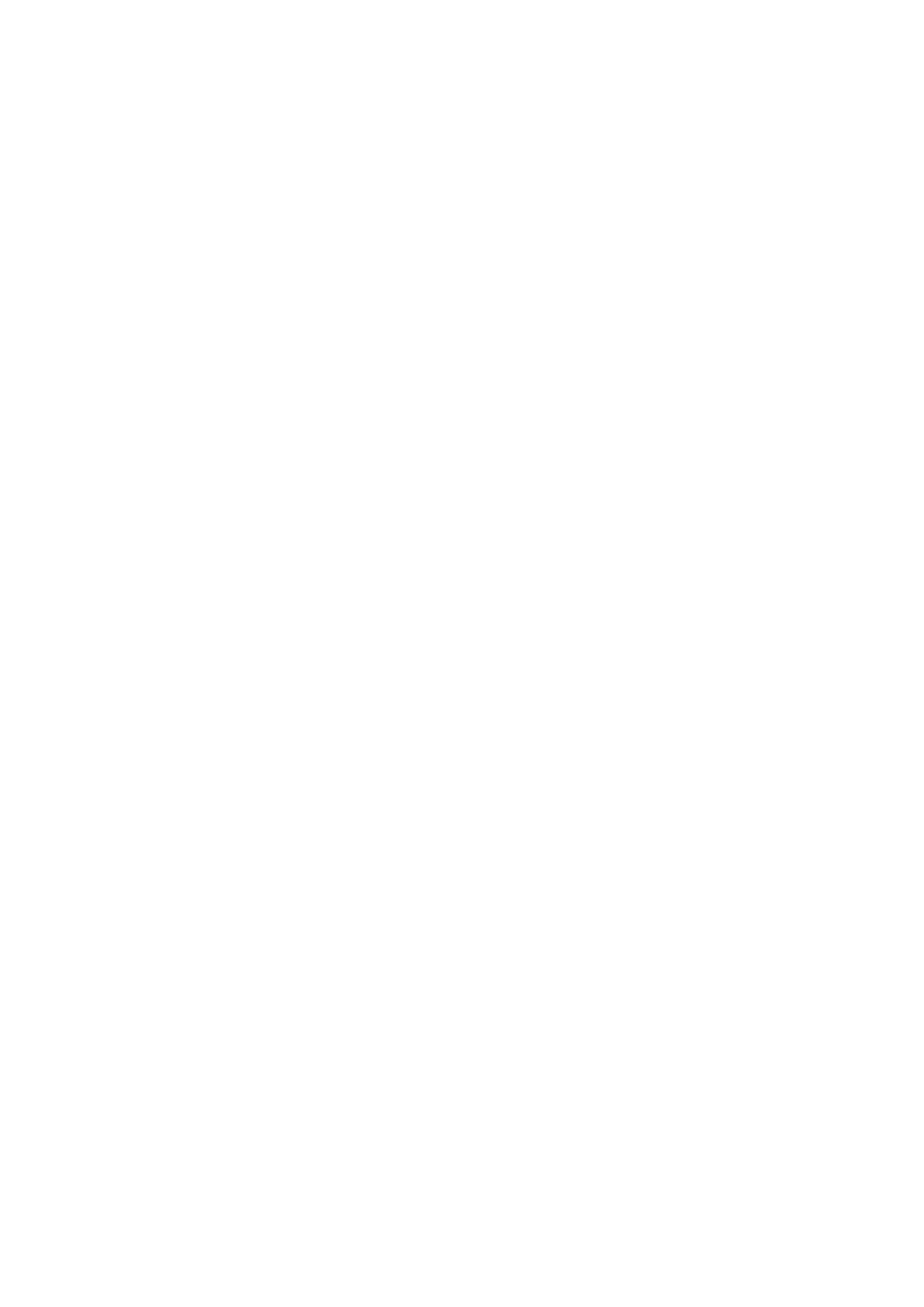## <span id="page-7-0"></span>**D. Overview of roles and responsibilities of parties involved in the disclosure process at Shire of Kellerberrin**

| <b>Person</b>                                                                  | <b>Responsibilities</b>                                                                                                                                                                                                            |
|--------------------------------------------------------------------------------|------------------------------------------------------------------------------------------------------------------------------------------------------------------------------------------------------------------------------------|
| Principal<br>executive<br>officer (s. 23)<br><b>Shire</b><br>(in)<br><b>of</b> | Designates the occupant of a specified position (a<br>PID Officer) to receive public interest disclosures<br>related to Shire of Kellerberrin (s. 23(1)(a).                                                                        |
| Kellerberrin,<br>the<br>Chief<br>Executive<br>Officer)                         | Provides protection from detrimental action or the<br>$\bullet$<br>threat of detrimental action for any employee of<br>Shire of Kellerberrin who makes a public interest<br>disclosure $(s. 23(1)(b))$ .                           |
|                                                                                | Ensures Shire of Kellerberrin complies with the PID<br>Act and the code of conduct and integrity<br>established by the Public Sector Commissioner (ss.<br>$23(1)(c)$ and $(d)$ ).                                                  |
|                                                                                | and<br>publishes<br>internal<br>Prepares<br>procedures,<br>consistent with those prepared by the Public Sector<br>Commission, detailing how Shire of Kellerberrin will<br>meet its obligations under the PID Act $(s. 23(1)(e))$ . |
|                                                                                | Provides information (s. 23(1)(f)) to the Public Sector<br>Commissioner on the:                                                                                                                                                    |
|                                                                                | number of disclosures received by Shire<br>$\bullet$<br>of Kellerberrin                                                                                                                                                            |
|                                                                                | results of any investigations conducted<br>٠<br>as a result of the disclosures                                                                                                                                                     |
|                                                                                | action, if any taken, as a result of each<br>disclosure                                                                                                                                                                            |
|                                                                                | any matters as prescribed.                                                                                                                                                                                                         |
|                                                                                | May have a role in enabling an investigation to be<br>undertaken or taking disciplinary action against<br>individuals under functions and powers separately<br>from the PID Act.                                                   |
|                                                                                |                                                                                                                                                                                                                                    |
|                                                                                |                                                                                                                                                                                                                                    |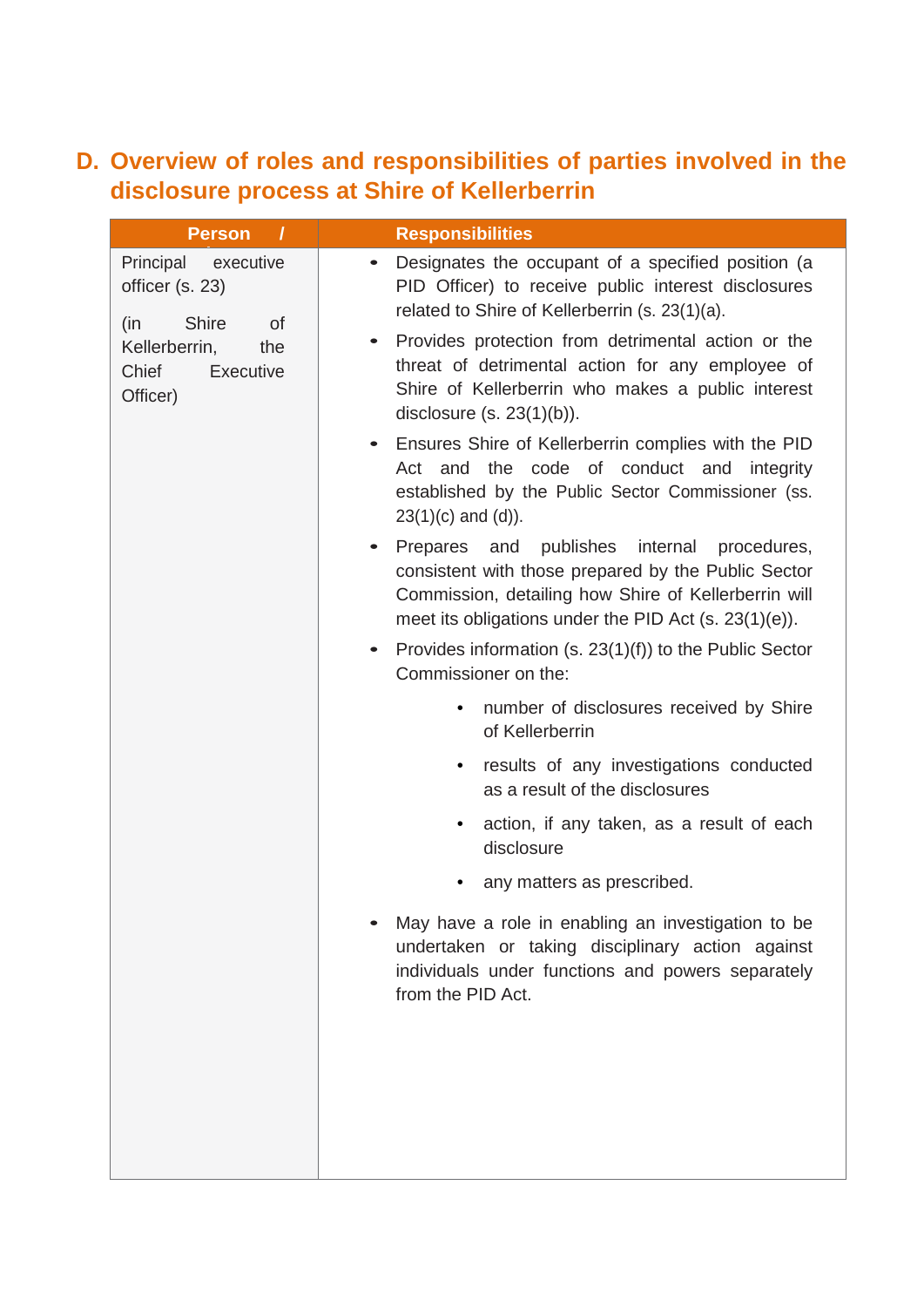| $\prime$<br><b>Person</b>                                                     | <b>Responsibilities</b>                                                                                                                                                                                                           |
|-------------------------------------------------------------------------------|-----------------------------------------------------------------------------------------------------------------------------------------------------------------------------------------------------------------------------------|
| The Proper Authority<br>(s. 5(3),<br>s. 7 and s. 18) or<br><b>PID Officer</b> | As is designated by ss. $5(3)(a-g)$ or by the Chief<br>$\bullet$<br>Executive Officer of Shire of Kellerberrin, under s.<br>23(1)(a) the PID Officer is to receive disclosures<br>related to the Shire of Kellerberrin.           |
| $(s 23(1)(a))$ :                                                              | Provides information to potential disclosers about<br>$\bullet$<br>their rights and responsibilities consistent with the<br>Code of conduct and integrity established under s.<br>$20(1)$ .                                       |
|                                                                               | Receives and manages public interest disclosures in<br>$\bullet$<br>accordance with the PID Act (s. 5(3)).                                                                                                                        |
|                                                                               | Notifies the discloser within three months of the<br>$\bullet$<br>disclosure being made about what action is planned<br>in dealing with the disclosure $(s. 10(1))$ .                                                             |
|                                                                               | Where appropriate, investigates, or causes an<br>$\bullet$<br>investigation of, the matters in the disclosures (s.<br>$8(1)$ ).                                                                                                   |
|                                                                               | Where appropriate, provides information to subjects<br>$\bullet$<br>of a disclosure about their rights, responsibilities,<br>duties and potential offences (s. 9(2), s. 14, s. 15, s.<br>16 and s. 24).                           |
|                                                                               | Where appropriate, takes such action as<br>is<br>$\bullet$<br>necessary and reasonable, within their functions and<br>powers in accordance with s. 9.                                                                             |
|                                                                               | Maintains confidentiality of the identity of the<br>$\bullet$<br>subject(s)<br>of<br>discloser<br>and<br>disclosures,<br>in<br>accordance with the requirements of the PID Act (s.<br>11 and s. 16).                              |
|                                                                               | Provides progress reports where requested and a<br>$\bullet$<br>final report to the discloser in accordance with s. 10.                                                                                                           |
|                                                                               | Creates and maintains proper and secure records in<br>$\bullet$<br>relation to the disclosures in accordance with the<br>Code of conduct and integrity established under s.<br>20(1) and the State Records Act 2000.              |
|                                                                               | Completes a PID Register for each disclosure<br>$\bullet$<br>lodged (s. 23(1)(f)).                                                                                                                                                |
|                                                                               | Acts in accordance with the rules of natural justice<br>$\bullet$<br>$(s. 9(2)$ and s. $16(1)(b)$ .                                                                                                                               |
|                                                                               | Acts in accordance with the code of conduct and<br>integrity<br>established<br>by<br>the<br>Public<br>Sector<br>Commissioner (s. 20(1)) and any authority-specific<br>code of conduct established separately from the PID<br>Act. |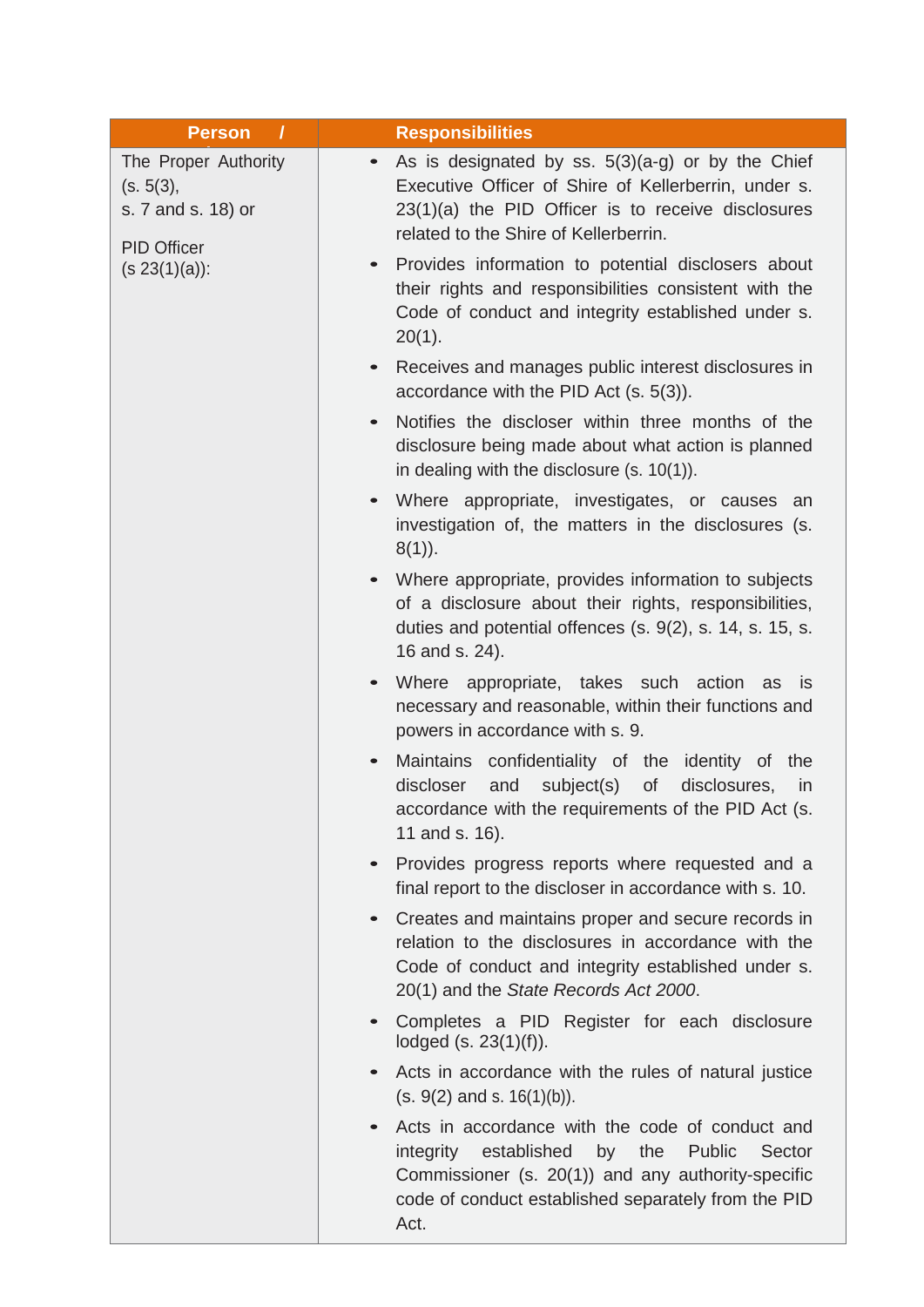| <b>Person</b>                                                                        | <b>Responsibilities</b>                                                                                                                                                                                                                    |
|--------------------------------------------------------------------------------------|--------------------------------------------------------------------------------------------------------------------------------------------------------------------------------------------------------------------------------------------|
| The discloser:                                                                       | Makes a public interest disclosure to a proper<br>$\bullet$<br>authority or our PID Officer if the matter relates to<br>Shire of Kellerberrin (s. 5(1)).                                                                                   |
|                                                                                      | Believes on reasonable grounds the information in<br>$\bullet$<br>their disclosure is, or may be, true $(s. 5(2))$ .                                                                                                                       |
|                                                                                      | Does not disclose information subject to legal<br>professional privilege (s. 5(6)).                                                                                                                                                        |
|                                                                                      | Does not knowingly and recklessly make a false or<br>$\bullet$<br>misleading disclosure (s. 24(1)).                                                                                                                                        |
|                                                                                      | Maintains confidentiality of the information disclosed<br>$\bullet$<br>and the identity of the person(s) to whom the<br>relates, in<br>accordance<br>information<br>with<br>the<br>requirements of the PID Act (s. 16 and s. $17(1)(b)$ ). |
|                                                                                      | Assists any person investigating the matter to which<br>the disclosure relates by supplying the person with<br>any information requested $(s. 17(1)(a))$ .                                                                                 |
| The subject of the<br>disclosure<br>(person<br>whom<br>about<br>disclosure is made): | Is afforded the opportunity to make a submission,<br>$\bullet$<br>either orally or in writing, in relation to the matter<br>before preventative or disciplinary action is taken (s.<br>$9(2)$ ).                                           |
|                                                                                      | Maintains confidentiality of the identity of the<br>$\bullet$<br>discloser, in accordance with the requirements of the<br>PID Act (s. 16(1)).                                                                                              |
|                                                                                      | Is to be treated in accordance with the rules of<br>$\bullet$<br>natural justice $(s. 16(1)(b))$ .                                                                                                                                         |
|                                                                                      | Does not take or threaten to take detrimental action<br>(defined in s. 3) against a person because they have<br>made or intend to make a disclosure $(s. 14(1))$ .                                                                         |
|                                                                                      | Does not incite another person to take detrimental<br>$\bullet$<br>action against another because they have made or<br>intend to make a disclosure (s. 14(2)).                                                                             |
|                                                                                      | Does not commit an act of victimisation by taking or<br>$\bullet$                                                                                                                                                                          |
| An<br>investigating<br>officer:                                                      | May investigate matters of public interest information<br>$\bullet$<br>behalf of a proper authority of Shire of<br>on<br>Kellerberrin, in accordance with the terms of<br>reference given to them.                                         |
|                                                                                      | Maintains confidentiality of the identity of<br>the<br>$\bullet$<br>disclosure<br>and<br>any persons<br>subject<br>the<br>to<br>disclosure, in accordance with s. 16.                                                                      |
|                                                                                      | Makes, and keeps secure, comprehensive records<br>$\bullet$<br>of any investigation undertaken.                                                                                                                                            |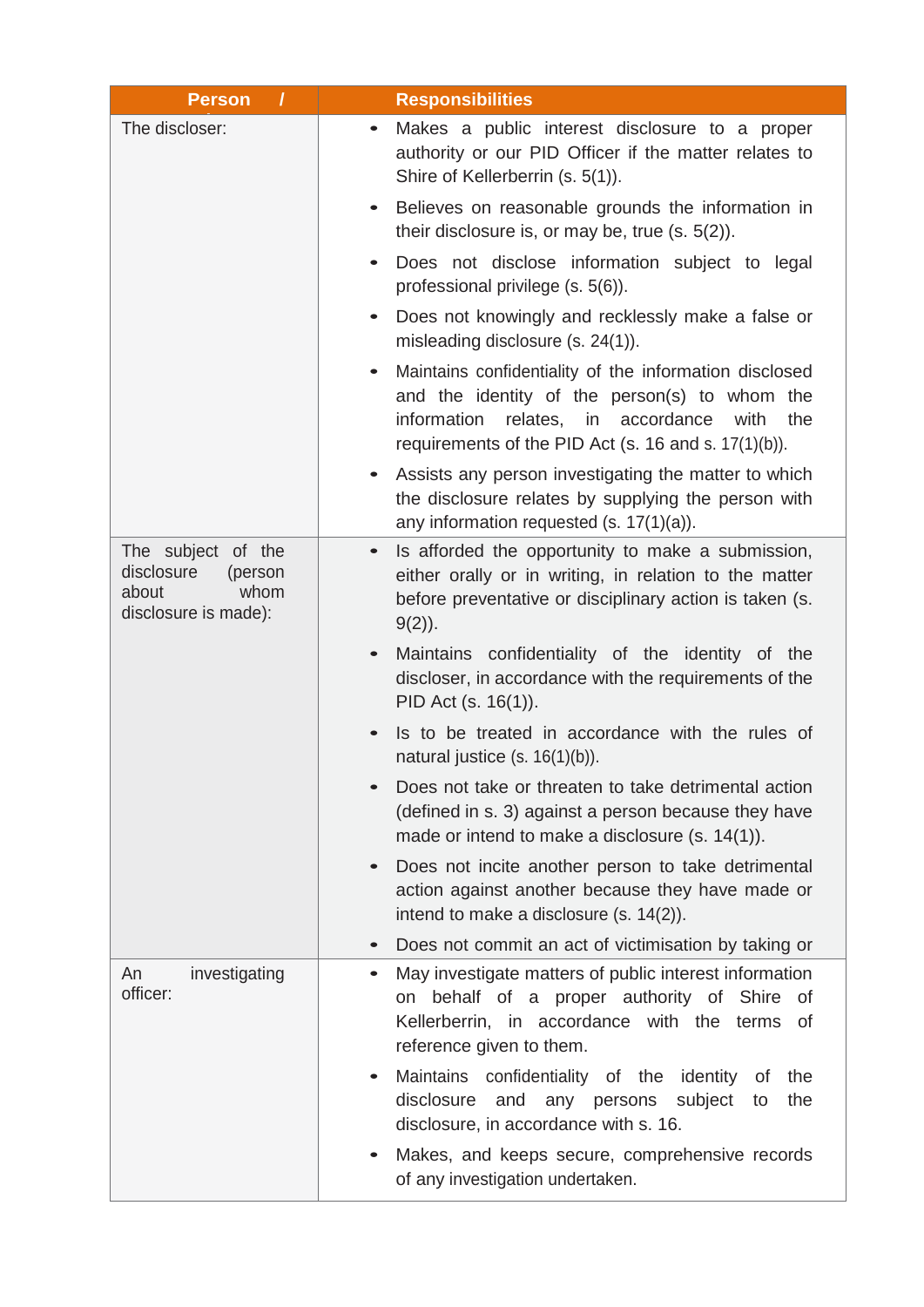## <span id="page-10-0"></span>**E. Managing public interest disclosures**

The following procedures describe how Shire of Kellerberrin will manage the public interest disclosure process.

#### **Overarching requirements of the** *Public Interest Disclosure Act 2003*

The PID Act has some overarching requirements for handling disclosures. These requirements separate the public interest disclosure process from other reporting or complaint handling processes. The PID Act does not, however, displace the notification or reporting requirements of the *Corruption, Crime and Misconduct Act 2003*, which are paramount. The following section outlines how we will meet these requirements, as well as expectations of you, as a discloser, and any subject(s) of your disclosure.

#### **What is 'public interest information'?**

The PID Act only applies to disclosures of public interest information (defined in s. 3). Public interest information means information that:

- relates to the performance of a public function by a public authority, public officer or public sector contractor (either before or after the commencement of the PID Act) and
- shows or tends to show that a public authority, a public officer, or a public sector contractor is, has been or proposes to be involved in
	- improper conduct or
	- an act or omission that constitutes an offence under a written (State) law or
	- substantial unauthorised or irregular use of, or substantial mismanagement of, public resources or
	- an act done or omission that involves a substantial and specific risk of
		- injury to public health or
		- prejudice to public safety or
		- harm to the environment or

– a matter of administration that can be investigated under section 14 of the *Parliamentary Commissioner Act 1971* by the Parliamentary Commissioner (Ombudsman Western Australia).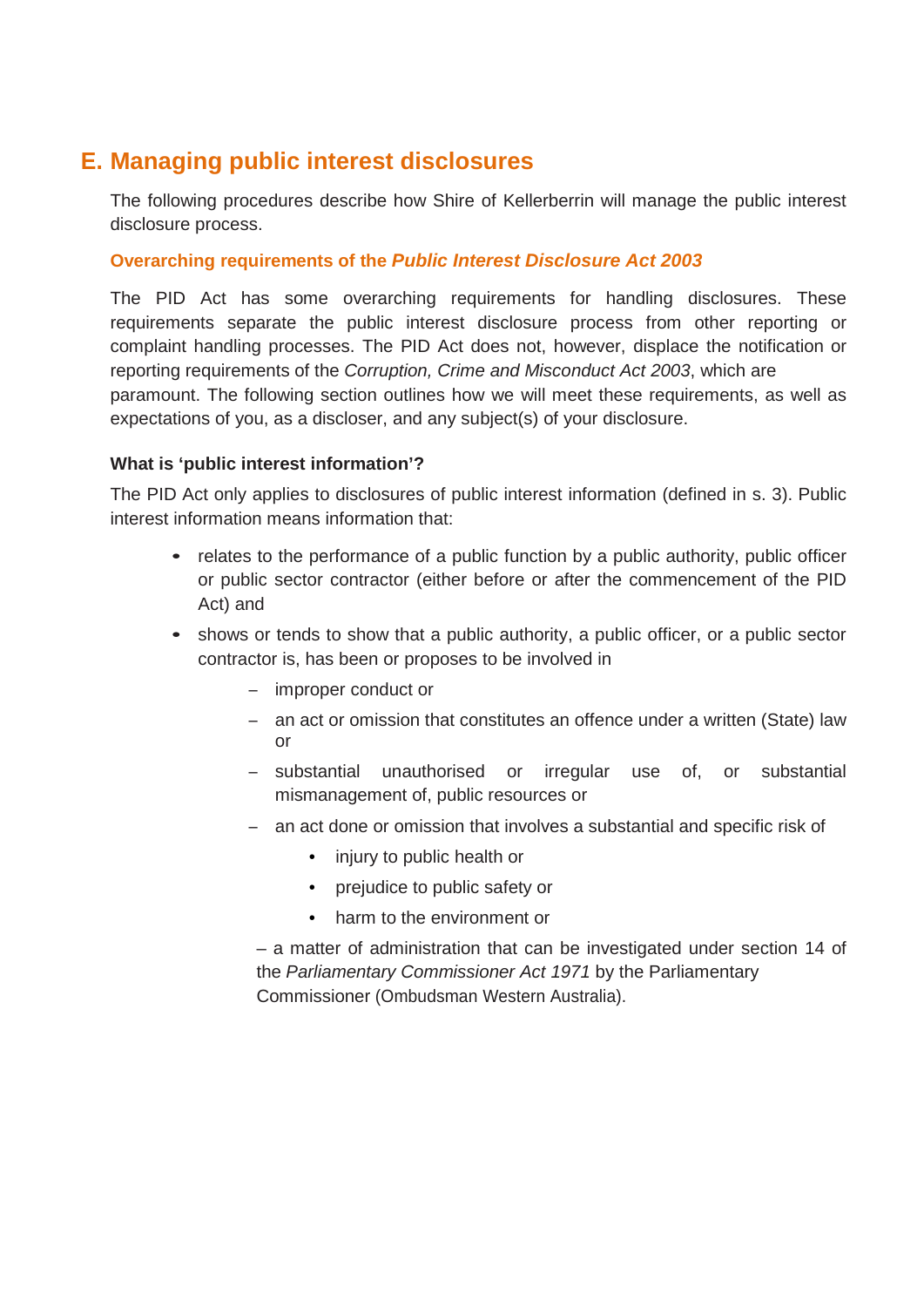#### **Confidentiality**

Maintaining confidentiality is an important part of managing a disclosure. The confidentiality requirements of the PID Act (s. 16) not only protects the discloser, but also any other people affected by the disclosure.

The confidentiality requirements do not apply to all information in a disclosure, although, we are committed to maintaining confidentiality around:

- any information that may identify the discloser or any person who may be the subject of a disclosure, including the fact a disclosure has been made
- information relating to a disclosure that, if known, may cause detriment.

Throughout the disclosure process and after its completion, the PID Act provides for the disclosers identity and the identity of any persons, that is, any subject of the disclosure to be kept confidential, except in certain circumstances. Disclosing information which might identify, or tend to identify the disclosers s. 16(1)) or any person, that is, the subject(s) (s. 16(3)) of your disclosure, except in accordance with the PID Act, is an offence punishable with a penalty of a \$24 000 fine or imprisonment for two years.

#### **Confidentiality regarding the discloser**

Maintaining confidentiality is an important part of protecting the discloser, from any detrimental action in reprisal for making or intending to make a disclosure.

If the discloser consents to having their identity revealed to assist us in dealing with the disclosure, our PID Officer will record this using the [Consent to Identify Form.](file://ksc-file/shiredata/Application%20Forms/Shire%20of%20Kellerberrin%20Consent%20to%20Identify%20Form.docx)

Sometimes we may need to identify the discloser, without the discloser's consent s. 16(1) (b)- (f) but only where:

- it is necessary to do so having regard to the rules of natural justice or
- it is necessary to do so to enable the matter to be investigated effectively or
- we are ordered by a court or any other person or body having authority to hear, receive or examine evidence or
- we are required by ss.152 or 153 of the *Corruption, Crime and Misconduct Act 2003.*

Before we identify the discloser for any of the reasons above, our PID Officer will take all reasonable steps to inform the discloser that this will happen and the reasons why. Our PID Officer will use the Notification of disclosure of identifying information form to do this.

If we need to provide information about the identity of the discloser to another person for the reasons above, our PID Officer will inform the other person that further disclosure to a third person may put them at risk of committing an offence.

Our PID Officer will also consider whether it is necessary to inform any external investigator about the identity of the discloser. Where it is necessary to provide this identifying information, our PID Officer will notify as described above.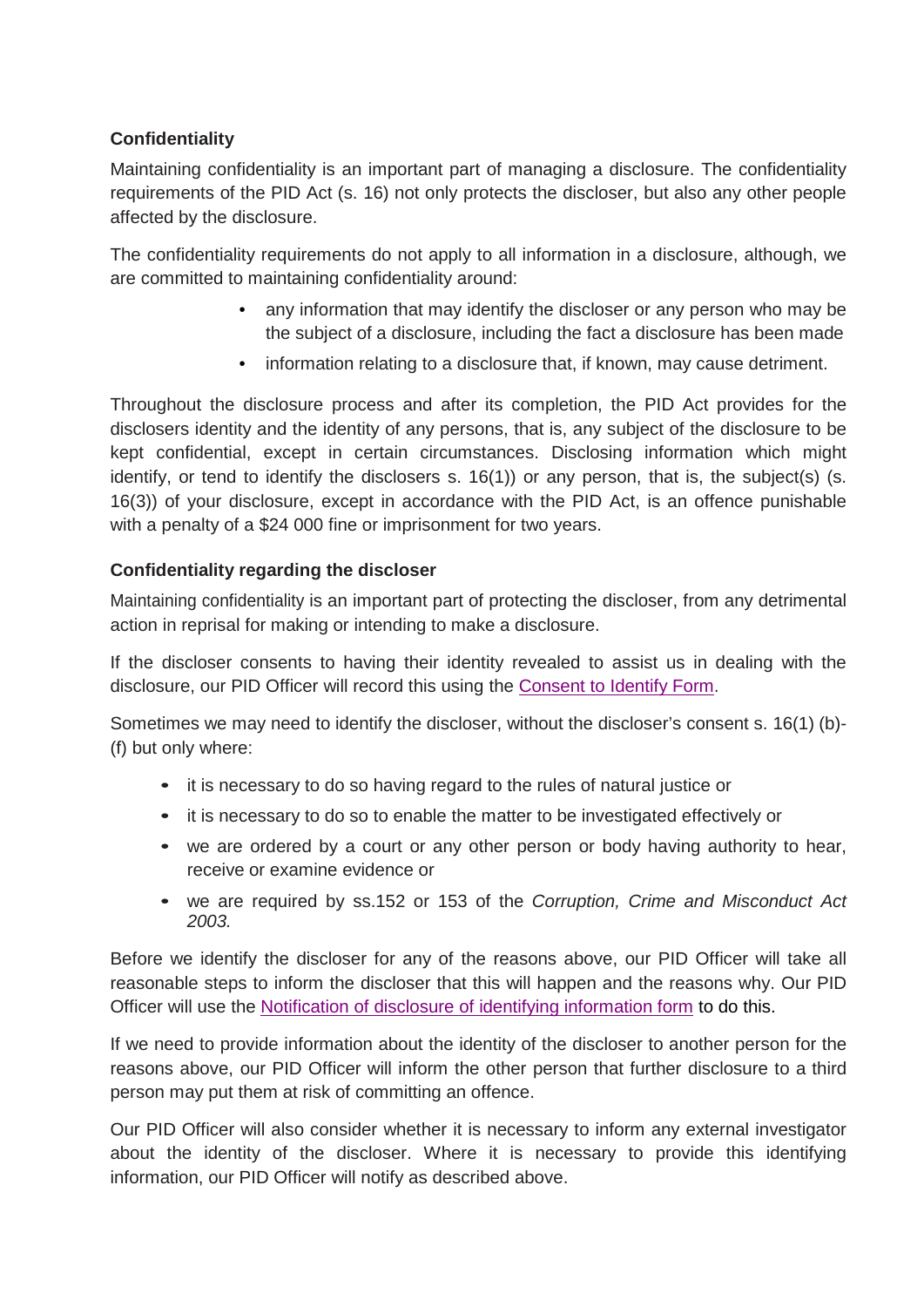#### **Confidentiality regarding the person, that is, the subject of the disclosure**

The subject of a disclosure may consent to having their identity revealed to assist with the disclosure process s. 16(3)(a). Our PID Officer will use the [Consent to Identify Form](file://ksc-file/shiredata/Application%20Forms/Shire%20of%20Kellerberrin%20Consent%20to%20Identify%20Form.docx) to record this.

Additionally, we may need to reveal identifying information about the subject(s) of a disclosure without their consent, ss. 16(3)(b)-(g) where:

- it is necessary to do so to enable the matter to be investigated effectively
- it is necessary to do so in the course of taking action under s. 9
- there are reasonable grounds to believe that it is necessary to prevent or minimise the risk of injury to any person or damage to any property
- we are ordered by a court or any other person or body having authority to hear, receive or examine evidence or
- we are required by ss. 152 or 153 of the *Corruption, Crime and Misconduct Act 2003*.

There is no obligation to advise the subject of a disclosure that identifying information will be released.

#### **Protections**

The PID Act provides a range of protections for disclosers (Part 3). It also requires that our Chief Executive Officer provides protection for any employees who make disclosures (s.  $23(1(b))$ .

*Don't be afraid to speak up* contains general information about the protections provided by the PID Act. Our PID Officer will be able to expand on this information specific to Shire of Kellerberrin.

We are committed to ensuring that no detrimental action, including workplace reprisals by managers or other employees, occurs as a result of a person making a disclosure. If any of the above does occur, the discloser can request that we take action to protect them. Tell the PID Officer who is handling the disclosure immediately.

The PID Act also provides that the discloser may lose the protections provided in s. 13 in some circumstances, including where they on-disclose information or fail, without reasonable excuse, to assist any person investigating the matters of the disclosure.

#### **Notification requirements**

Our PID Officer Raymond Griffiths will ensure that we complete all reporting in accordance with the legislative and administrative requirements of the PID Act.

Provided it is not an anonymous disclosure, our PID Officer will provide the following reports:

- within three months of making a disclosure, the action taken, or propose to take, in relation to the disclosure (s. 10(1))
- when the disclosure process has concluded, the outcome of the investigation and the reasons for taking any action following the investigation (s. 10(4)).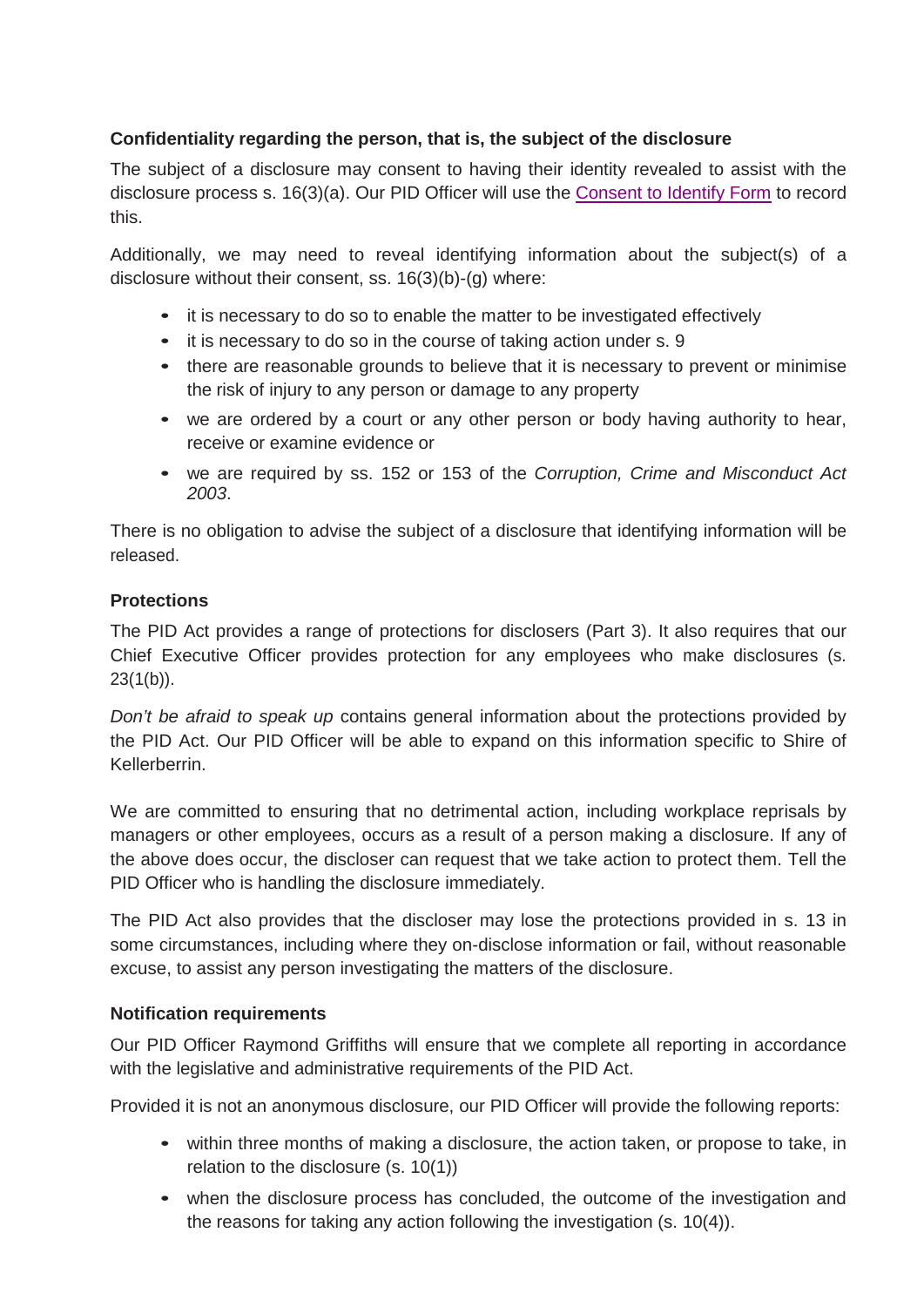Our PID Officer may also provide a progress report during any investigation, either on their initiative or upon your request (ss. 10(2) and (3)).

Our PID Officer has some limits on what they can include in their reports. Section 11 prevents provision of information that would be likely to adversely affect:

- any person's safety s(1)(a) or
- the investigation of an offence or possible offences  $s(1)(b)$  or
- confidentiality as to the existence or identity of any other person who made a public interest disclosure s(1)(c).

Our PID Officer is also prevented from giving any information they must not disclose under ss. 151, 152 or 153 of the *Corruption, Crime and Misconduct Act 2003*.

#### **Record keeping**

During the investigation our PID Officer may make comprehensive and contemporaneous records of any discussions and interviews. These records along with any other documentation or files relating to the disclosure, whether paper or electronic, will be stored securely and only accessed by authorised persons.

## <span id="page-13-0"></span>**F. How to make a public interest disclosure**

#### **1. Before you make a disclosure**

We strongly encourage anyone thinking about making a public interest disclosure to seek advice from our PID Officer ('proper authority') before they do. A disclosure must be made to a proper authority for it to be covered by the PID Act.

A number of other requirements apply to the discloser, so it is important to understand the rights and responsibilities in the process. This information is outlined generally in 'Don't be afraid to speak up', available from the Public Sector Commission website at www.publicsector.wa.gov.au.

At Shire of Kellerberrin the occupant(s) of the following designated position(s) are specified with the authority as the person(s) responsible for receiving disclosures of public interest information in accordance with s. 23(1)(a). For the purposes of this procedure a PID Officer is the proper authority designated under s. 5(3)(h) for dealing with information that falls within the sphere of responsibility for Shire of Kellerberrin.

Their names and contact details are:

| <b>Position</b>   | <b>Name</b>                    | Contact Details |
|-------------------|--------------------------------|-----------------|
| Raymond Griffiths | Chief Executive Officer        | 0417 927 637    |
| Lenin Pervan      | Deputy Chief Executive Officer | 0429 454 806    |
| Codi Mullen       | <b>CEO Personal Assistant</b>  | (08) 9045 4619  |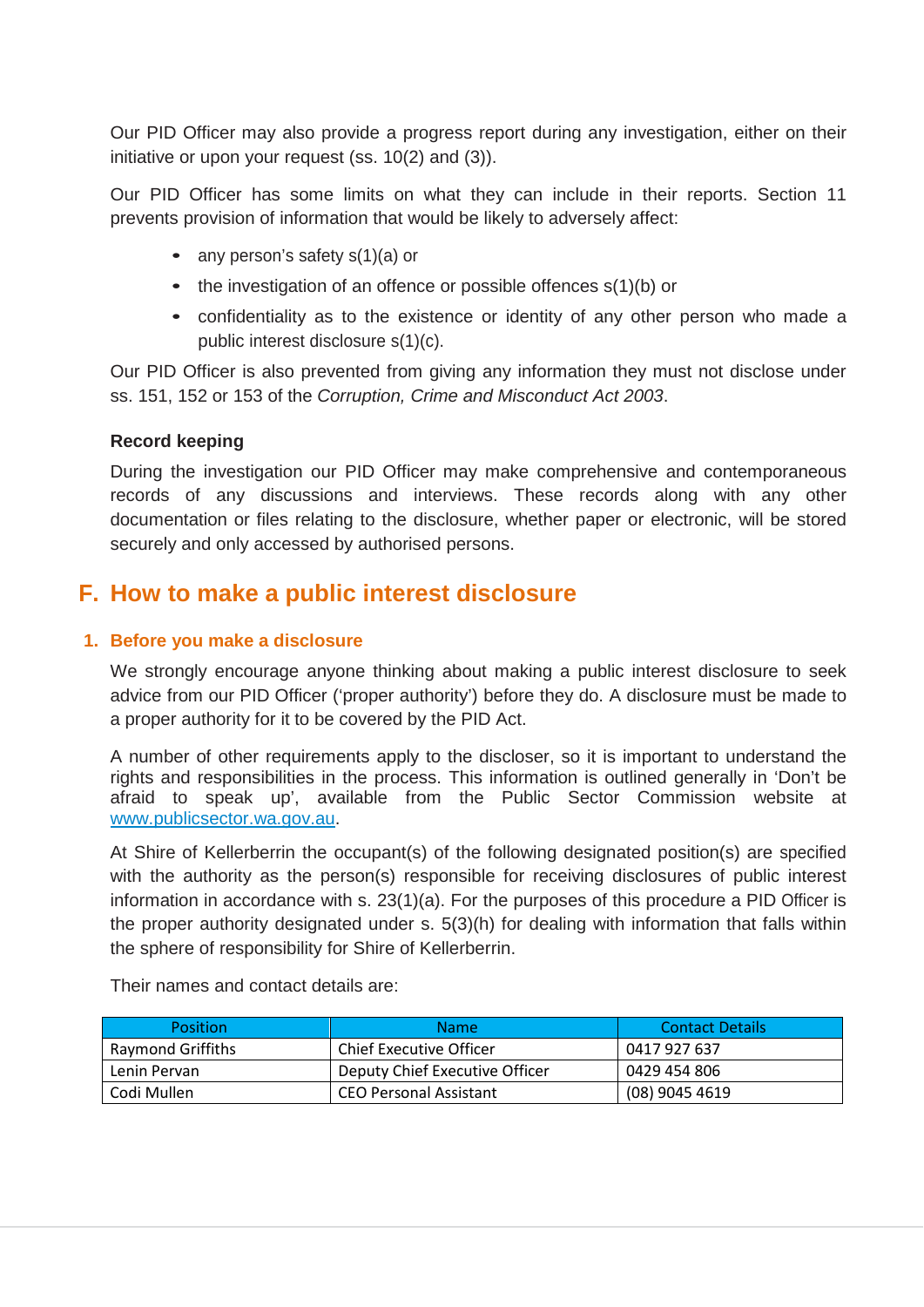Initial discussions between the discloser and the PID Officer should be general in nature and should not discuss the specific details of the disclosure until the discloser understands their rights and responsibilities under the PID Act. Our PID Officer will also let the discloser know that they need to make the disclosure voluntarily and consciously – we will never force a person to make a disclosure. This is because they cannot withdraw the disclosure once it is made. Once we receive your disclosure, our PID Officer is obliged to take action and we may continue to look into the matters within your disclosure irrespective of your continued approval.

These initial discussions with our PID Officer may help in deciding whether to make a public interest disclosure and also enable the PID Officer to ascertain if the information would be covered by the PID Act. If the information appears not to be the type covered by the PID Act, our PID Officer will discuss other mechanisms through which issues may be made, for example, our general complaints or grievance resolution process.

Our PID Officer will be able to provide more detailed information about Shire of Kellerberrin's disclosure process and what people can expect from it.

You can also contact the Public Sector Commission Advisory Line on (08) 6552 8888 (or 1800 676 607 for country callers) for general information about the disclosure process.

#### **What is 'sphere of responsibility'?**

Under s. 5(3)(h) the PID Officer for an authority can receive information relating to a matter which falls within the 'sphere of responsibility' for their public authority. 'Sphere of responsibility' is not defined in the PID Act but may include:

- matters that relate to Shire of Kellerberrin or
- a public officer or public sector contractor of Shire of Kellerberrin or
- a matter or person that the Shire of Kellerberrin has a function or power to investigate.

The proper authority to which you need to make the disclosure depends on the type of disclosure information. Where the information is outside of our PID Officer's sphere of responsibility, it may need to be made to another proper authority for it to be considered as a public interest disclosure and for the discloser to receive the protections of the PID Act. A list of proper authorities and the information they can receive is covered in *Don't be afraid to speak up*.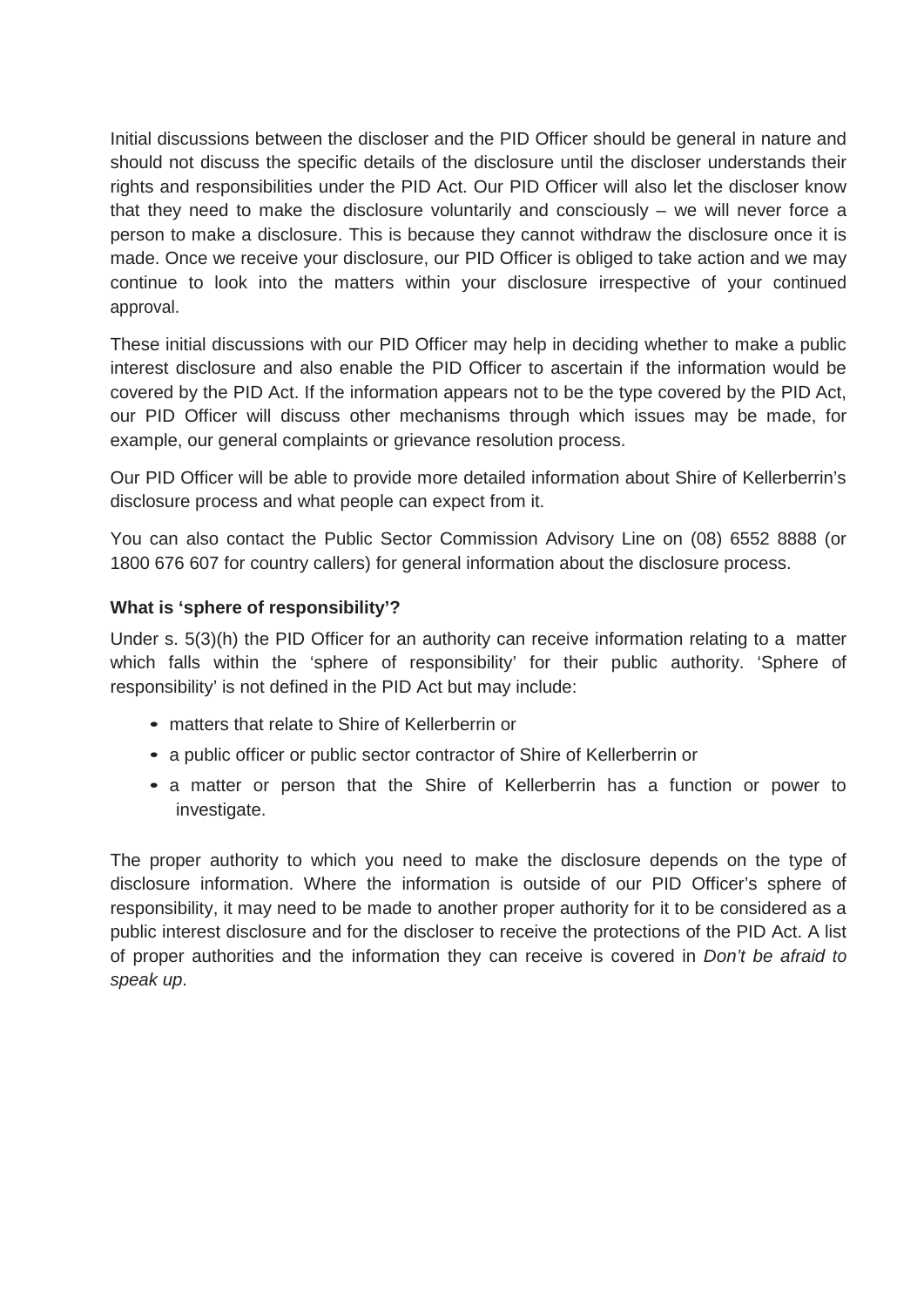#### **Proper authority**

To be covered under the PID Act and for the protections of the PID Act to apply, a public interest disclosure must be made to a proper authority. The proper authority for a disclosure will depend on the information or 'matter' in the disclosure. In some cases, a public interest disclosure may be made to an external 'named' proper authority, as outlined in s. 5(3).

In these named authorities, a broader range of officers may require training to receive public interest disclosures. For example, any police officer may be a proper authority for disclosures relating to offences.

#### **Named authority**

If your authority is an authority named in the PID Act, your PEO also needs to appoint a PID Officer to deal with information relating to your authority (as per s. 5(3)). Include the relevant paragraph (below) in your procedures.

#### **For the Corruption and Crime Commission**

The PID Act also provides for the Corruption and Crime Commission (CCC) to receive public interest disclosures of information relating to an offence under State law.

Subsequent references in these procedures to the PID Officer shall be taken to include an employee or officer of the CCC who receives, on behalf of the CCC, information relating to an offence under State law.

#### **For the WA Police**

The PID Act also provides for any police officer to receive public interest disclosures of information relating to an offence under State law. Subsequent references in these procedures to the PID Officer shall be taken to include a police officer who receives a public interest disclosure relating to an offence under State law.

#### **For the Parliamentary Commissioner (Ombudsman Western Australia)**

The PID Act also provides for the Ombudsman to receive public interest disclosures of information relating to matters of administration within the jurisdiction of the Ombudsman, and matters relating to most public officers. Subsequent references in these procedures to the PID Officer shall be taken to include an officer of the Ombudsman who receives, on behalf of the Ombudsman, information relating to these matters.

#### **For the Auditor General**

The PID Act also provides for the Auditor General to receive public interest disclosures of information relating to substantial unauthorised or irregular use or substantial mismanagement of public resources. Subsequent references in these procedures to the PID Officer shall be taken to include a person appointed by the Auditor General who receives, on behalf of the Auditor General, information relating to these matters.

#### **For the Public Sector Commission**

The PID Act also provides for the Public Sector Commissioner to receive public interest disclosures of information that relates to a Public Officer (other than a Member of Parliament, a Minister of the Crown, a judicial officer or an officer referred to in Schedule 1 to the *Parliamentary Commissioner Act 1971*). Subsequent references in these procedures to the PID Officer shall be taken to include the Public Sector Commissioner.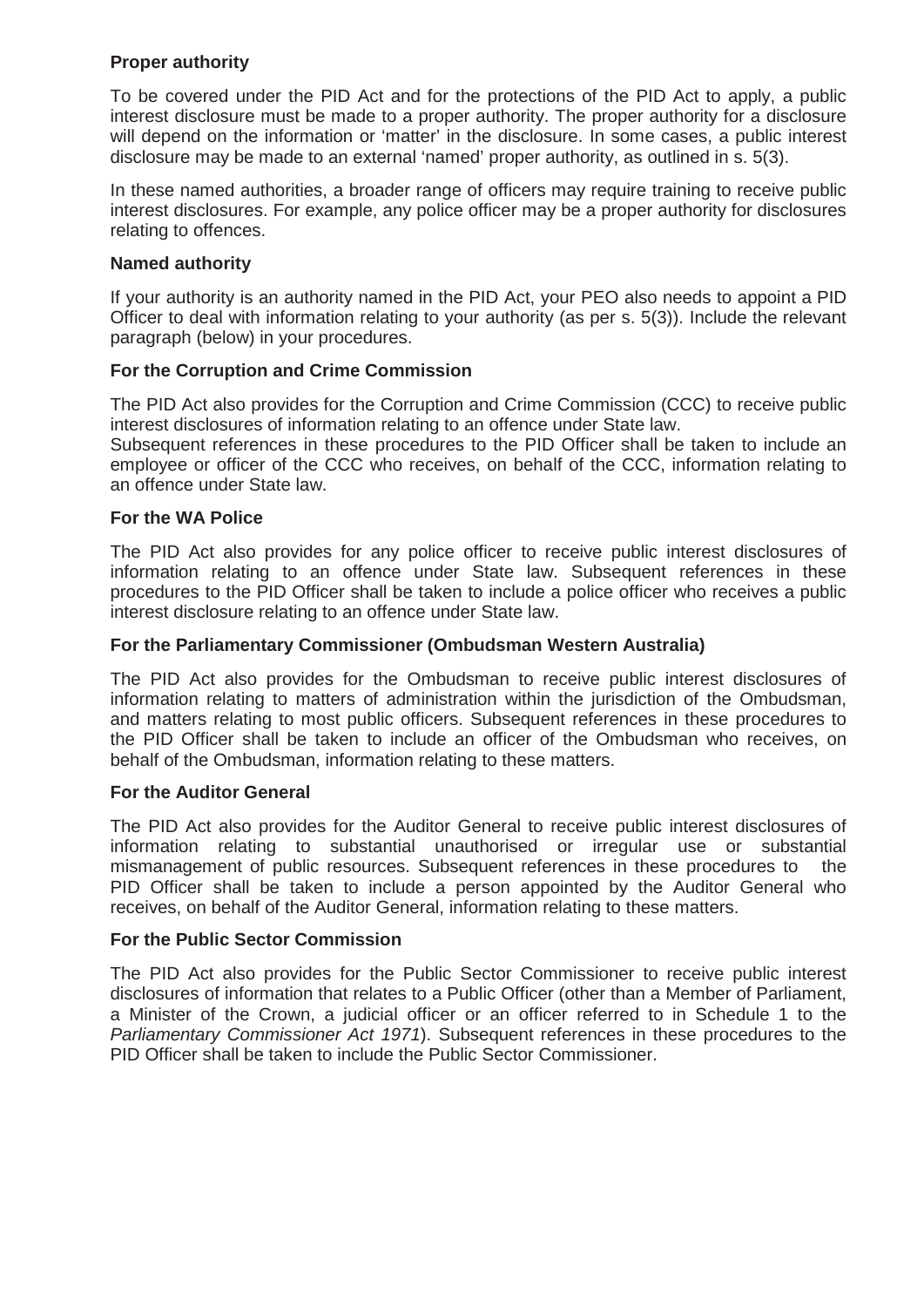#### **2. Making the disclosure**

A discloser needs to clearly identify that they are making a public interest disclosure. For the purposes of accountability and certainty, persons wishing to make a disclosure of public interest information under the PID Act are encouraged to do so in writing. As we expect that most disclosures will be made in writing, the Shire of Kellerberrin has developed a form which can be used for the purpose of making such a disclosure. There is no requirement to use the form. The form will help to define the details of the disclosure. A discloser may fill out the form themselves or our PID Officer may complete the form if they are speaking with the discloser and then have them sign the form to acknowledge they are making a disclosure voluntarily and consciously.

We must accept anonymous disclosures, but if a discloser decides to make an anonymous disclosure they should understand that it may be more difficult for our PID Officer to investigate or take action about the disclosure. This is because they cannot come back to seek any further information. We are also not required to provide any reports about the progress or final outcome of the disclosure, if the discloser chooses to remain anonymous.

An anonymous disclosure may not prevent the discloser from being identified during an investigation. Additionally, if our PID Officer does not know who made the disclosure, it will be difficult for them to ensure the discloser is protected and to prevent any reprisal or detrimental action.

If you wish to submit an anonymous disclosure, you will need to submit your disclosure in writing via standard mail as any lodgment to the [pid@kellerberrin.wa.gov.au](mailto:pid@kellerberrin.wa.gov.au) email address may render your submission identifiable.

#### **3. Determining whether your matter is an appropriate disclosure**

Once our PID Officer has received the disclosure they will assess whether it meets the requirements under the PID Act. It may be that our PID Officer undertakes initial inquiries and decides not to take the matter any further, as it does not constitute an appropriate public interest disclosure.

If the disclosure is not one to which the PID Act applies, our PID Officer will let the discloser know the reasons for their decision (unless you made an anonymous disclosure) and make proper and adequate records about it. Some matters raised within the disclosure may not be matters to which the PID Act applies and the PID Officer may discuss with the discloser other pathways to report these matters.

If the disclosure is one to which the PID Act applies, our PID Officer will ensure proper and adequate records are made and will communicate with the discloser further, unless it is an anonymous disclosure.

Our PID Officer will notify the discloser within three months about what we plan to do in dealing with the disclosure, unless it is an anonymous disclosure.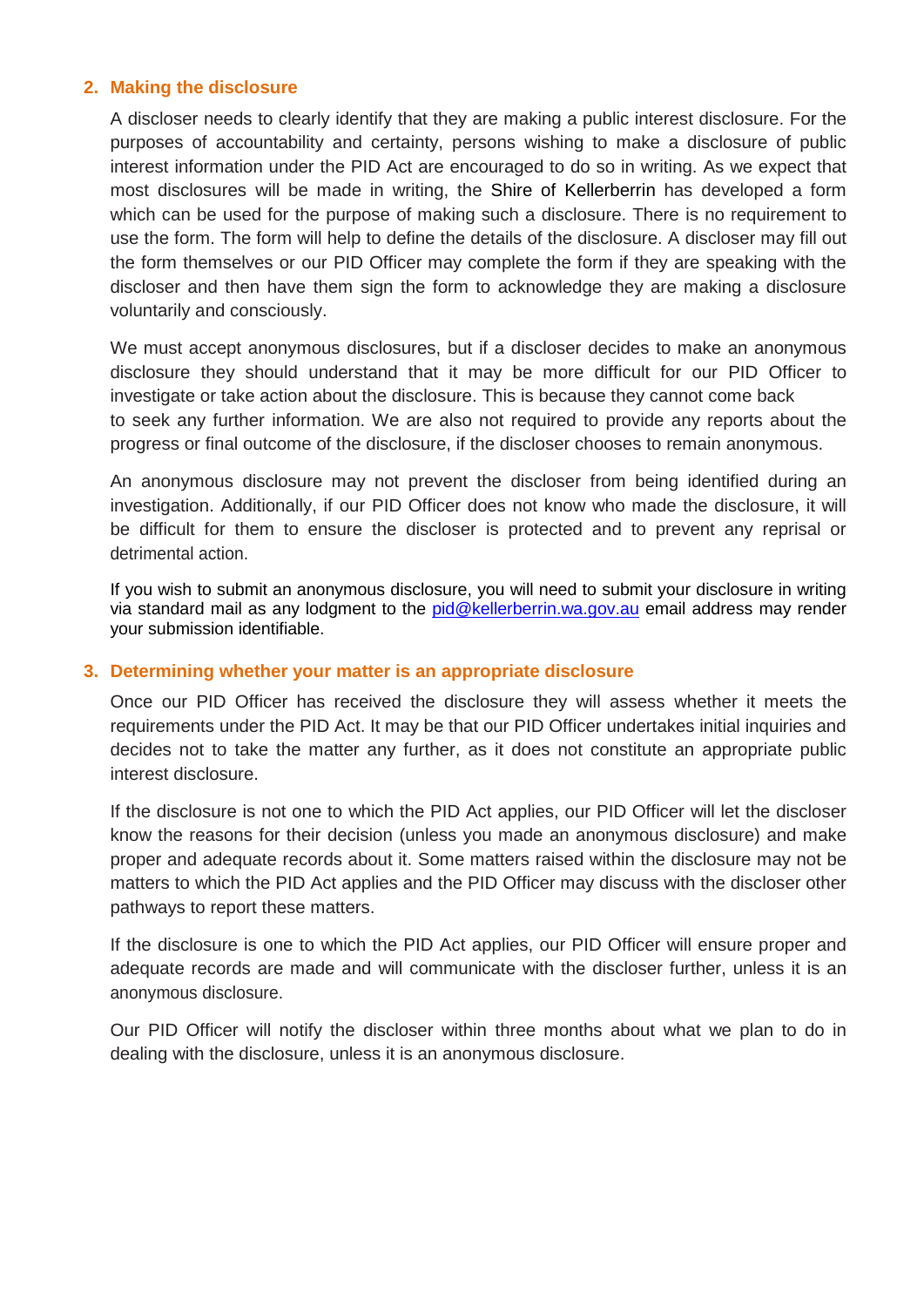#### **4. Determining whether your public interest disclosure will be investigated**

After assessing the disclosure as one to which the PID Act applies, our PID Officer will consider whether it will be investigated, guided by the requirements in s. 8. The reasons a PID Officer may not investigate the disclosure include:

- the matter is trivial
- the disclosure is vexatious or frivolous
- there is no reasonable prospect of obtaining sufficient evidence due to the time that has elapsed since the matter(s) occurred
- the matter is being or has been adequately or properly investigated by another proper authority, s. 5(3).

Our PID Officer will make proper and adequate records of their decision and reasons about whether to investigate or not.

#### **5. Referring public interest matters**

Where our PID Officer assesses the disclosure as one to which the PID Act applies, but they do not have the functions or power to investigate one or more matters within the disclosure, they will refer the information to the appropriate authority for investigation as provided for under the PID Act. Alternatively, a discloser may also be able to make a disclosure directly to this new authority, if they wish to receive reports from them about

the disclosure. For example, our PID Officer may need to refer an allegation of an offence supported by evidence to the Western Australia Police for investigation.

#### **6. Investigating the disclosure**

Our PID Officer will investigate, or cause to be investigated, any matters in the disclosure within the sphere of responsibility. Our PID Officer may cause the disclosure to be investigated by engaging a suitably skilled staff member within the Shire of Kellerberrin or an externally contracted investigator.

If causing the disclosure to be investigated, our PID Officer will ensure that the person undertaking the investigation understands the requirements of the PID Act, in particular the confidentiality requirements and protections for disclosers. Our PID Officer will only provide the name of the discloser and that of the subject of the disclosure to the investigator in accordance with s. 16 of the PID Act.

When investigating the disclosure, our PID Officer or investigator is limited by the functions and powers derived from our operating legislation. The PID Act does not provide for any additional investigative powers.

If you are an employee, you are expected to cooperate with any investigation into the disclosure to maintain the protections under the PID Act. A discloser is also expected to act in accordance with our Code of conduct at all times.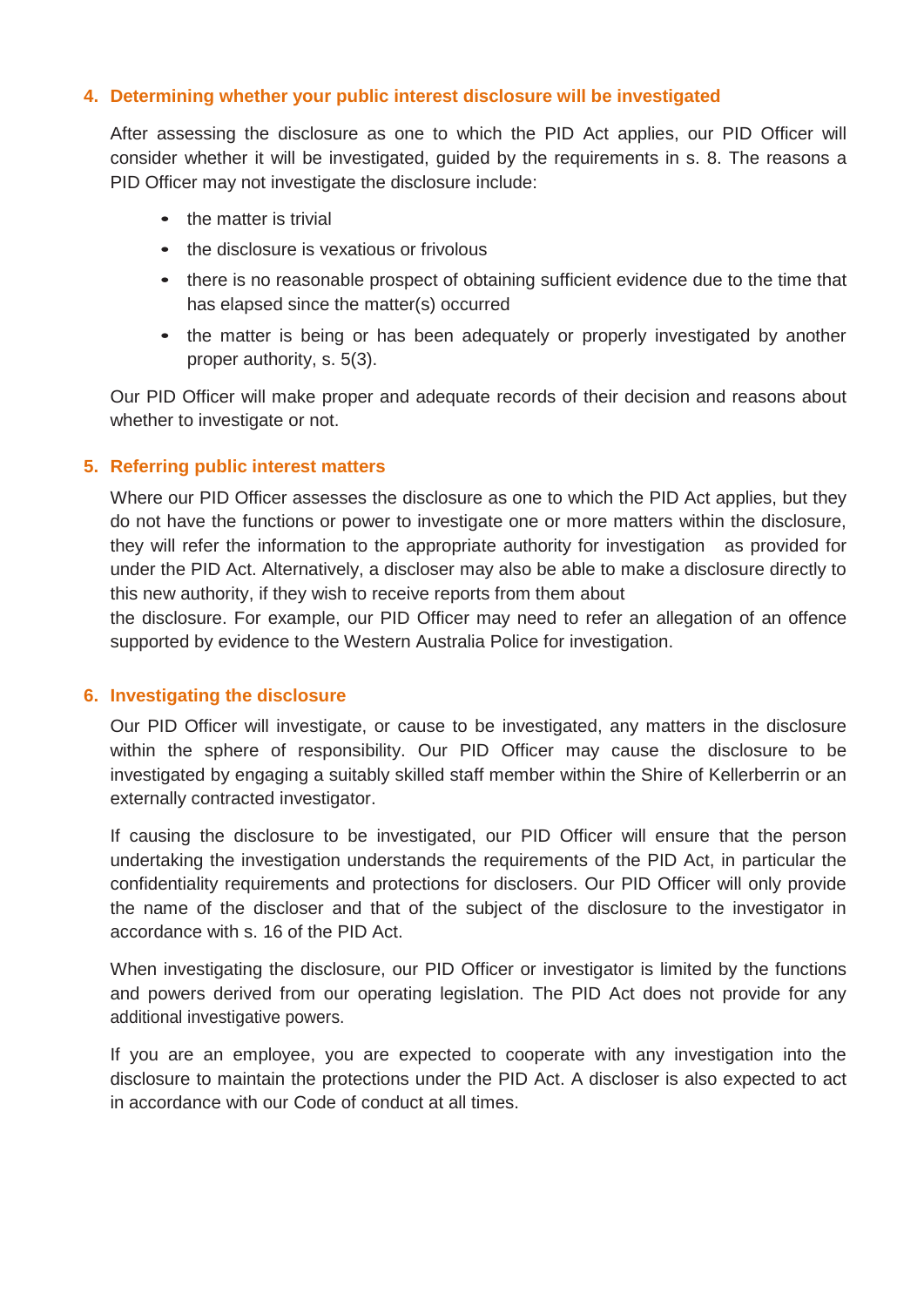Employees who are the subject of the disclosure can clarify the process and what to expect with our PID Officer.

Our PID Officer may also decide to discontinue an investigation, in accordance with s. 8(2). If this happens, they will give the discloser reasons for their decision in accordance with s. 8(3), unless they made an anonymous disclosure. The PID Officer may also notify any subject(s) of the disclosure, if they discontinue the investigation.

To ensure the disclosure is adequately and properly investigated our PID Officer, or other investigator, will be guided by the procedures below.

#### **Typical procedures for an investigation**

The PID Act does not prescribe the way your authority must investigate a disclosure, nor does it give your authority any additional investigative powers. The information in this box outlines some typical procedures for a proper investigation.

Your authority may have its own investigative powers and procedures and these may be a useful base for investigating public interest disclosures, acknowledging the additional requirements of the PID Act:

- protections, outlined in Part 3, including s. 16 (confidentiality)
- notifications to disclosers, s. 10 and s. 11
- the ability for a discloser to make a protected disclosure to a journalist as a last resort
- specific reasons why you can refuse to investigate or discontinue an investigation of a matter in a public interest disclosure.

Consider investigative procedures which allow for some flexibility, so that the disclosure can be effectively and appropriately investigated. This will ensure your authority is not limited or restricted by an overly prescriptive process.

In conducting an investigation, typical steps may include:

- developing the terms of reference for the investigation, clarifying the key issues in the disclosure
- ensuring the objectives of the investigation include
	- collecting and collating information related to the disclosure
	- considering the information collected
	- drawing conclusions objectively and impartially
- specifying a date by which the investigation should be completed and a report provided to the discloser about the final outcome, bearing in mind that the discloser may be able to disclose to a journalist if
	- the PID Officer does not notify the discloser within three months of them making their disclosure about how they plan to deal with the disclosure
	- the PID Officer discontinues an investigation
	- the PID Officer does not complete the investigation within six months
	- the PID Officer does not provide a final report to the discloser about the outcome and any action taken, including the reasons for that action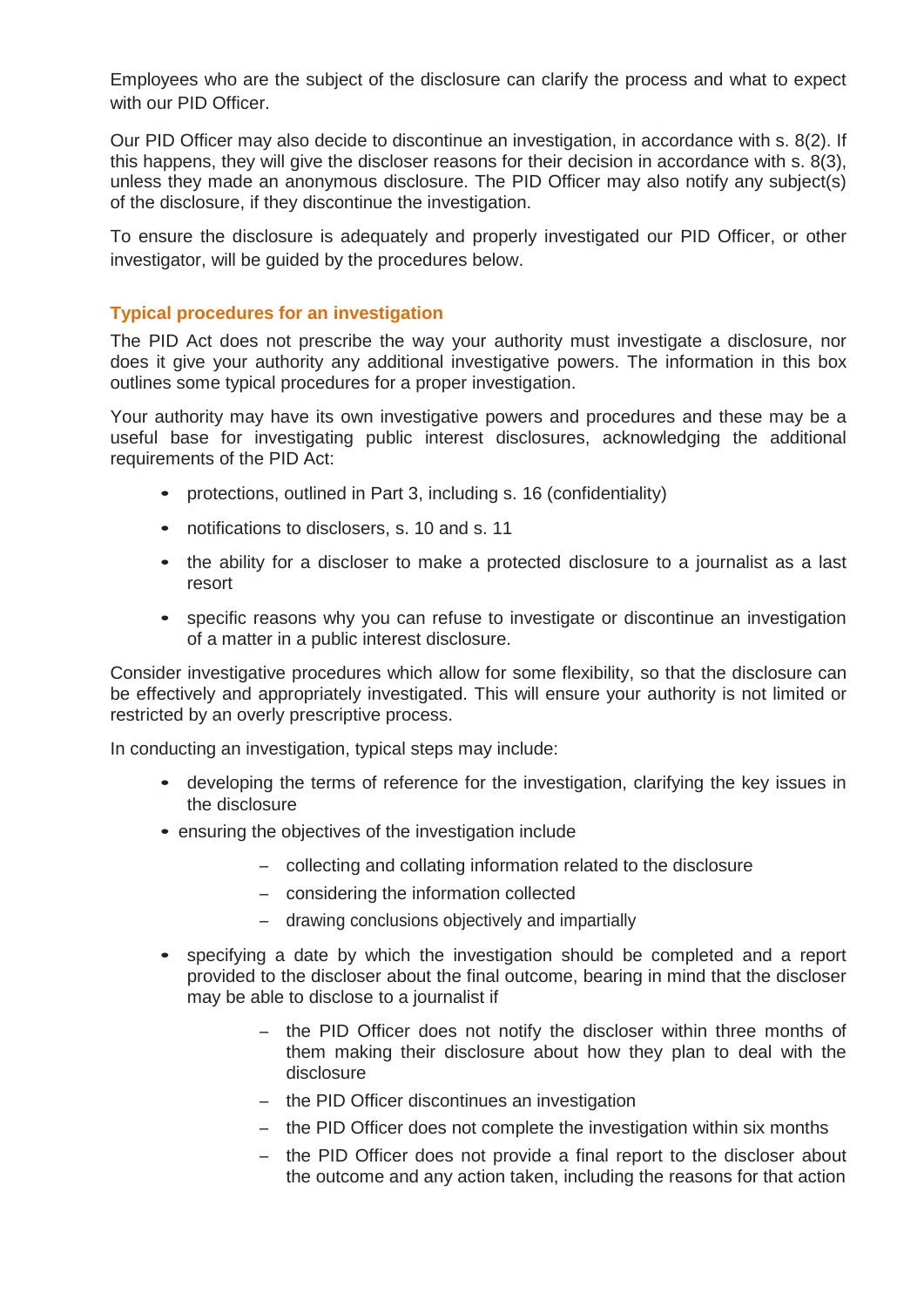- informing the subject of the disclosure about their rights and obligations under the PID Act, the PID Officer's code of conduct and integrity, any agency code of conduct and the law
- maintaining procedural fairness for the person who is the subject of the disclosure
- the investigator making contemporaneous notes of discussions and interviews and, where practicable and appropriate, recording discussions and interviews on audio or videotape (ensuring people are made aware they are being recorded)
- ensuring strict security to maintain the confidentiality requirements of the PID Act.

#### **What are your responsibilities if you are the subject of a disclosure?**

A subject of a disclosure is a person of interest about whom an allegation of a public interest disclosure has been made.

We will treat the person fairly and impartially throughout the process, and inform them of their rights and obligations. We will generally keep the parties involved informed during any investigation, although we cannot release any information to the person that may prejudice our investigation. As an employee it is expected that they will act in accordance with our Code of conduct at all times.

The PID Act provides the person with some rights and obligations as a person subject to a disclosure. Firstly, the subject has a right to have their identity kept confidential under s. 16(3), unless one of the following conditions apply:

- you consent to your identity being disclosed
- it is necessary to enable the matter to be investigated effectively
- it is necessary to do so in taking action within s. 9
- there are reasonable grounds to believe that it is necessary to prevent or minimise the risk of injury to any person or damage to any property
- is made in accordance with a court order or other body having authority to hear evidence
- it is made in accordance with ss. 152 or 153 of the *Corruption, Crime and Misconduct Act 2003*.

We will also provide appropriate natural justice. This means that, before we take any disciplinary or other action against the person under s. 9, we will give you the opportunity to:

- be informed of the substance of the allegations and
- make a submission either verbally or in writing in relation to the matter.

If you are the subject of a disclosure, you must not identify or tend to identify the identity of the discloser or a person who they think might be the discloser, as they also have rights to confidentiality under the PID Act. It is an offence under s. 16 to identify or tend to identify any person who has made a disclosure under the PID Act.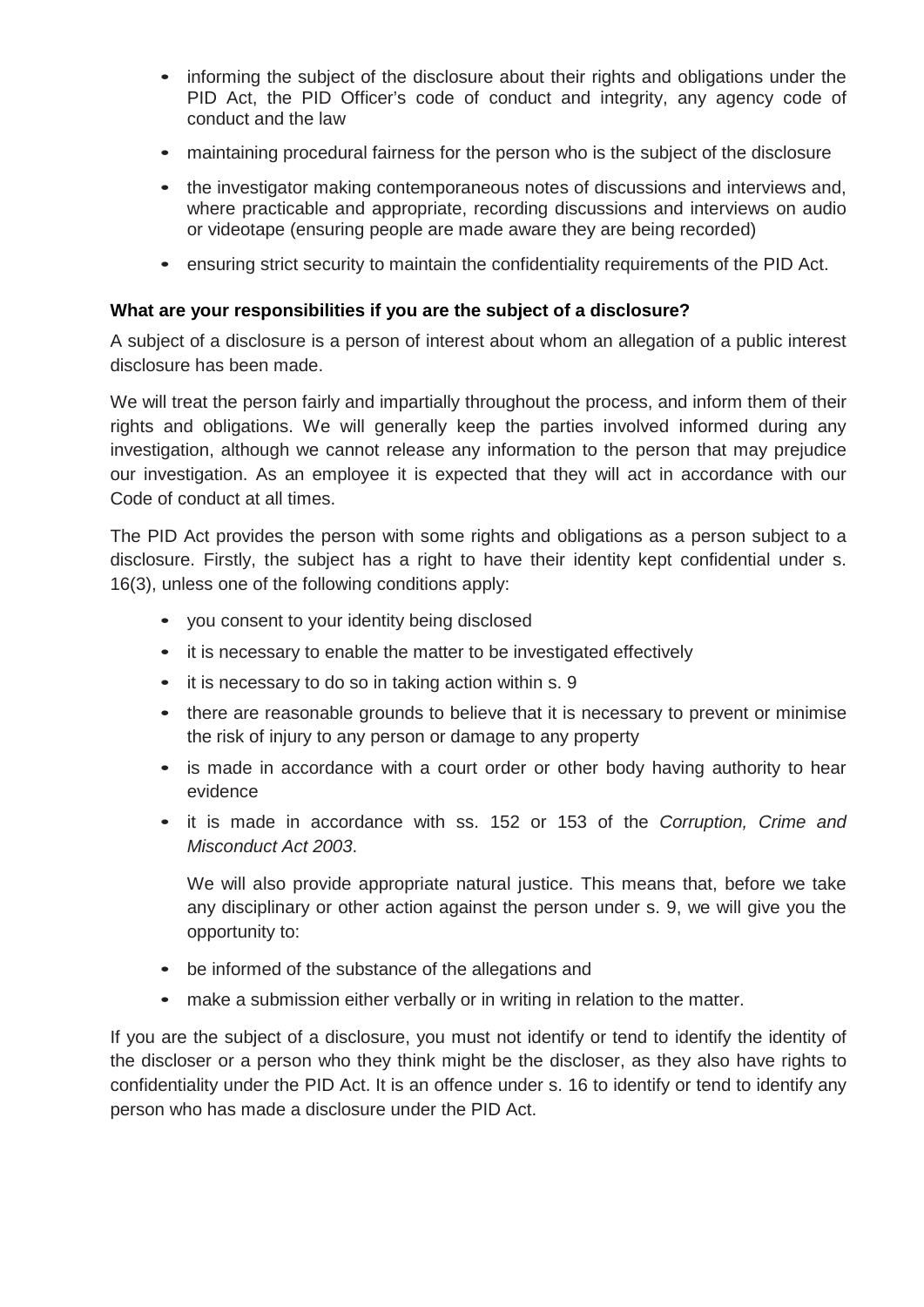Also, you must not engage in reprisal action, threaten anyone with reprisal action or have someone else conduct this action on your behalf because someone has made, or intends to make, a disclosure. It is still an offence to conduct this action against any person you believe has made the disclosure even if they were not the individual who actually made the disclosure. This is an offence under s. 14(1) of the PID Act.

#### **7. Taking action**

Our PID Officer will take action where they form the opinion that a person may be, may have been or may in the future be involved in conduct which may be the subject of a public interest disclosure. Usually, our PID Officer will form this opinion at the conclusion of an investigation, although there may be instances where they need to take immediate action and the PID Act enables them to do this.

Action our PID Officer may take under s. 9 includes, but is not limited to:

- preventing the matter disclosed from continuing or occurring
- referring the matter to the Western Australia Police or other appropriate body or
- taking disciplinary action against a person responsible for the matter.

The options above are not mutually exclusive. Our PID Officer may take more than one action depending on the circumstances. For example, our PID Officer may seek to terminate the employment of an employee caught stealing and refer the matter to the Western Australia Police.

In taking action our PID Officer and/or Shire of Kellerberrin is limited by the powers and functions derived from our operating legislation. The PID Act does not provide for any additional powers to take action. We are also guided by what is necessary and reasonable in the circumstances.

Before taking any action we will give the person against whom the action is to be taken (the subject of the disclosure) an opportunity to respond, either verbally or in writing, to ensure procedural fairness.

#### **Confidentiality and record keeping when taking action**

We will maintain confidentiality in accordance with the PID Act when taking action.

Our PID Officer will keep appropriate records about any action taken, as well as recording a summary of this action in the PID Register.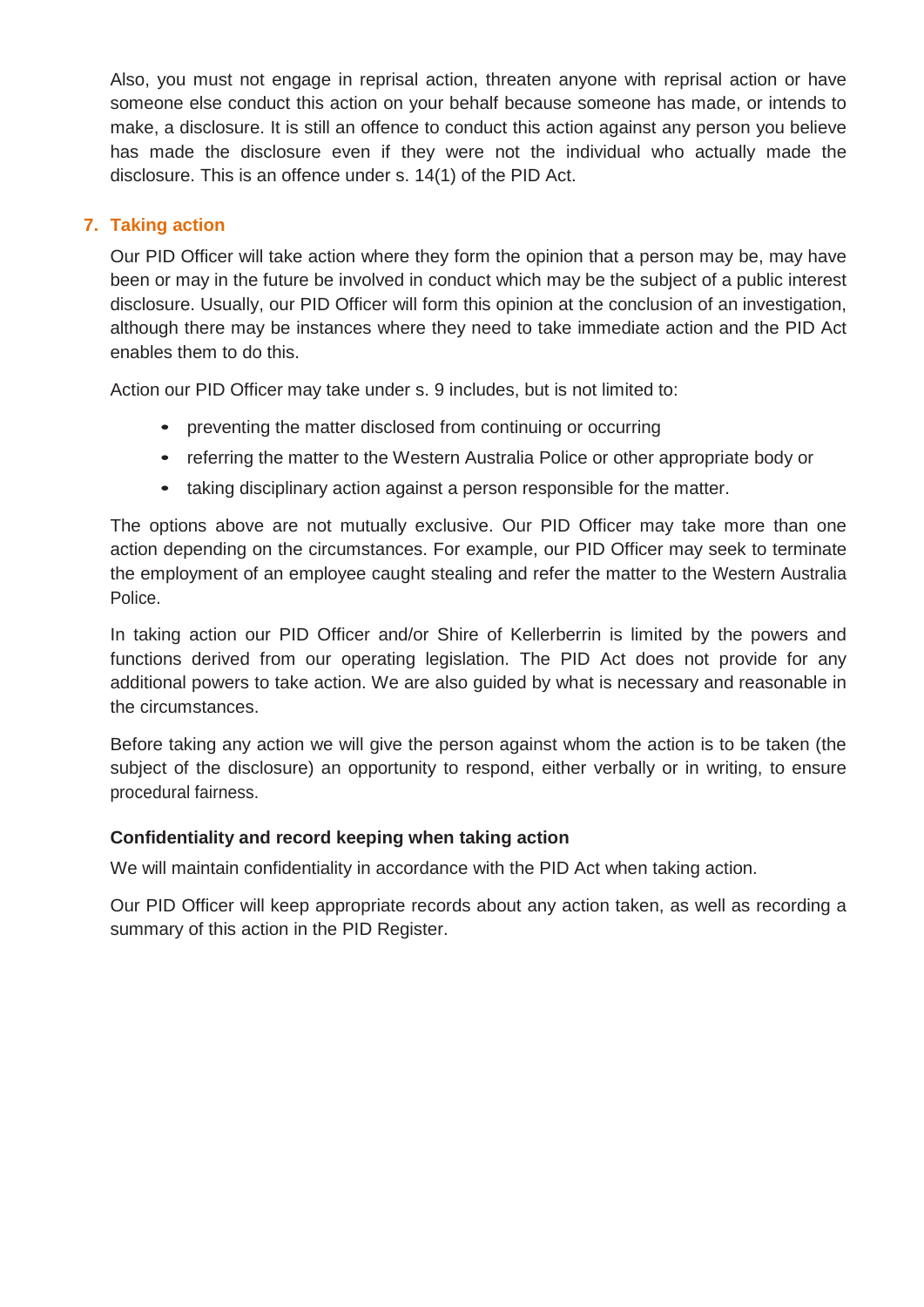#### **8. After the public interest disclosure process has been finalised**

The PID Act places no further obligations on Shire of Kellerberrin or our PID Officers after the disclosure process is complete. The confidentiality requirements of the PID Act, however, continue to apply to you and all other people involved with the disclosure.

The PID Act does not provide for you to appeal the outcome of the disclosure process. You may be able to make another disclosure to another proper authority, if the information relates to their functions or sphere of responsibility (s. 5). See *Don't be afraid to speak up* for the correct proper authority for your disclosure.

However, this 'new' proper authority may be able to decline to investigate the disclosure under s. 8, if they consider the matter(s) has already been properly or adequately investigated (as a public interest disclosure).

#### **9. Making a disclosure to a journalist**

The PID Act provides for certain circumstances where a discloser may be able to make a protected disclosure to a journalist s. 7A(d). These circumstances apply where the discloser has first made a disclosure to the PID Officer or another proper authority named in the PID Act (outlined in s. 5 or *Don't be afraid to speak up*).

Importantly, the PID Act states that to attract the privileges and protections of the PID Act when disclosing to a journalist, the discloser must disclose information that is substantially the same as what was disclosed in the original disclosure and the PID Officer that received the original disclosure:

- did not notify the discloser within three months of making the disclosure about actions they propose to take or have already taken or
- refused to investigate, or discontinued the investigation of, a matter raised in the disclosure or
- did not complete an investigation within six months of the discloser making the disclosure or
- completed an investigation but did not recommend that action be taken or
- did not provide the discloser with a report stating the outcome of any investigation or any action proposed or taken and the reasons for those actions.

We are committed to ensuring that we provide the notifications required under the PID Act and that the discloser understands the reasons for our decisions and actions. If a discloser is considering making a disclosure to a journalist because they believe their circumstances meet one or more of the requirements outlined above, we would encourage the discloser to discuss this with the PID Officer prior to disclosure to a journalist.

It is also recommended that the discloser seek their own legal advice before taking any action in relation to matters that have been disclosed under the PID Act.

If a discloser makes an anonymous disclosure they may not be able to demonstrate they meet the above requirements and we are not obliged to provide the discloser with any notifications about what happens to the disclosure.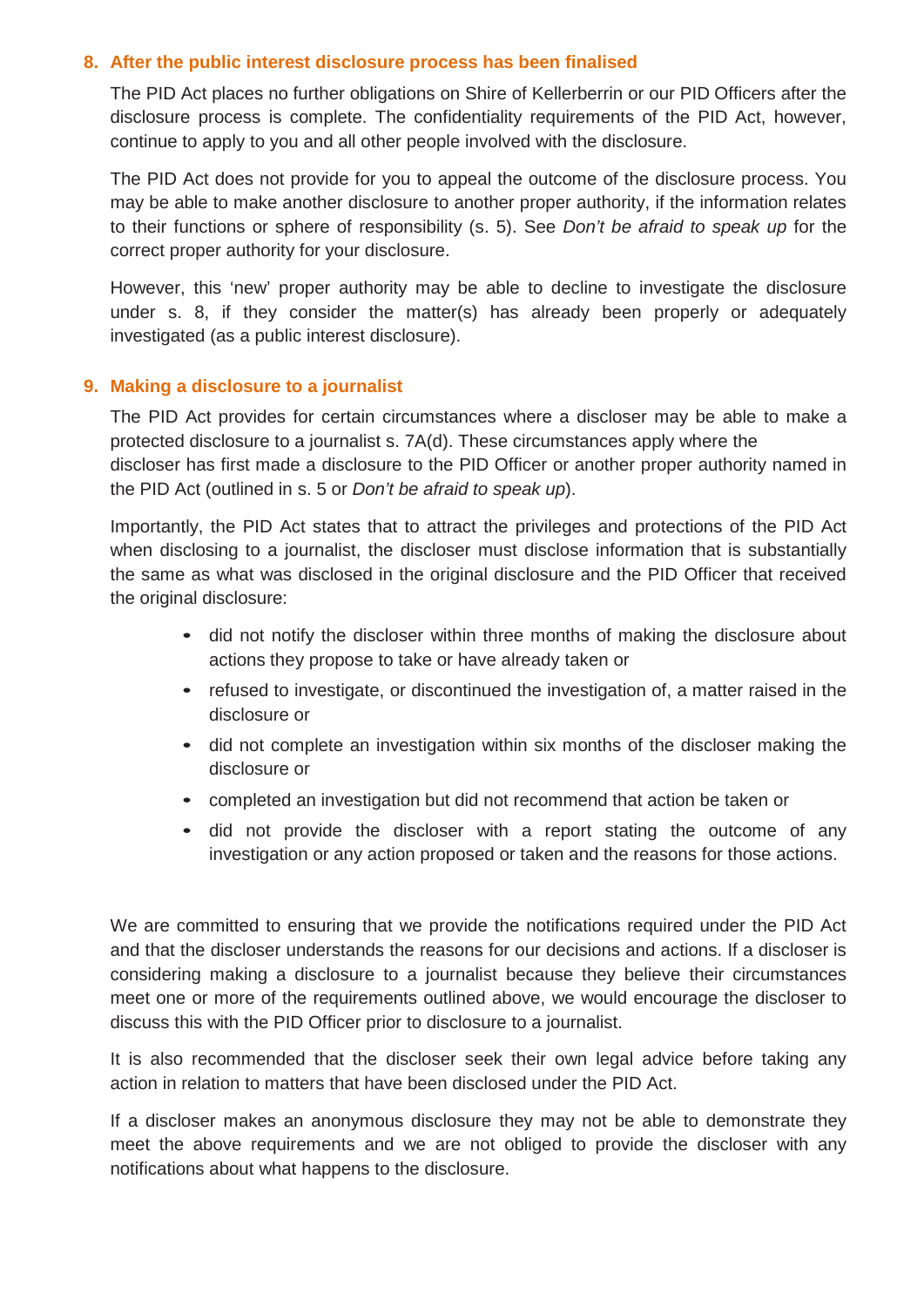#### **10. Contact details and further information**

#### **Further contact details**

Consider including contact details for your PID Officers and anywhere a discloser may be able to find further information, including your authority's intranet, website or the Public SectorCommission'swebsit[ewww.publicsector.wa.gov.au](http://www.publicsector.wa.gov.au/)

For information about agency roles generally, contact;

#### **Office of the Commissioner for Public Sector Standards**

17th Floor St Martin's Tower 44 St Georges Terrace PERTH WA 6000

Telephone: (08) 9260 6600 Fax: (08) 9260 6611 National Relay Service 133 677 Website: [www.wa.gov.au/opssc/](http://www.wa.gov.au/opssc/) Email: [pssc@opssc.wa.gov.au](mailto:pssc@opssc.wa.gov.au)

**For advice on information related to an act or omission that constitutes an offence under written law contact:**

**Anti-Corruption Commission** PO Box Z5068

St Georges Terrace PERTH WA 6831

Level 11, 66 St Georges Terrace PERTH WA 6000 Telephone 9213 4300

Outside Metro: 1800 653 622 Facsimile: 9322 4329 Website: [www.acc.wa.gov.au](http://www.acc.wa.gov.au/)

**Commissioner of Police**

Police Headquarters 2 Adelaide Terrace EAST PERTH WA6004

Telephone: 9222 1497 Facsimile: 9222 1520 Website: [www.police.wa.gov.au](http://www.police.wa.gov.au/)